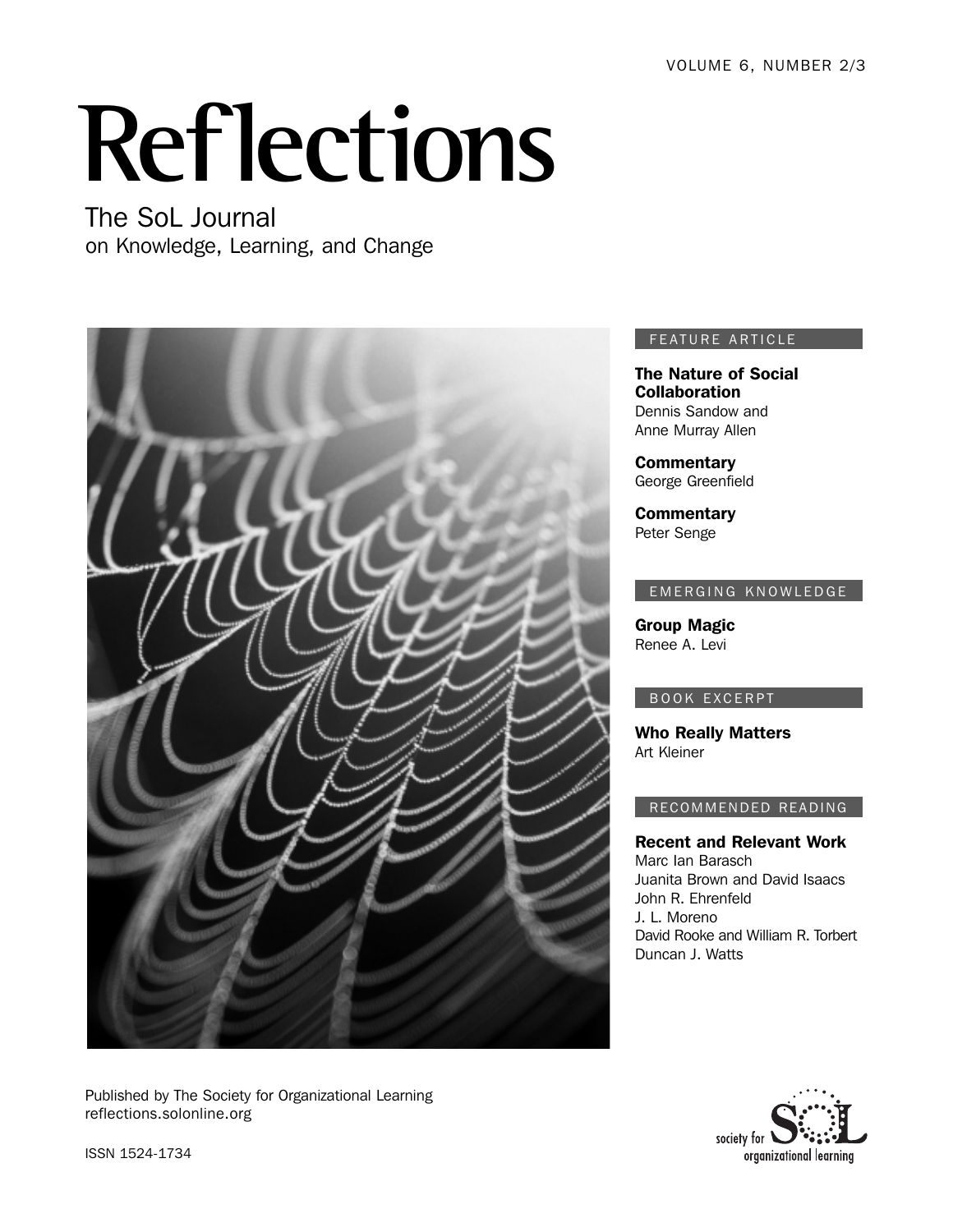IN THIS DOUBLE ISSUE OF *REFLECTIONS* , we're experimenting with combining a feature article, book excerpt, working paper, commentaries, and a brief digest of current and related readings. Based on your feedback to our survey on Volume 5, this synthesis is one of the things you hoped *Reflections* would provide. We're delighted to feature in this issue a range of perspectives on what is often referred to as the "informal organization" – the unofficial network of relationships that represents the collective intelligence and power for change that resides in organizations.

In June of 1998, cognitive biologist Humberto Maturana spoke at SoL's Annual Meeting. His remarks catalyzed a variety of conversations and projects in SoL about how networks of social relationships create learning and results.\* SoL researcher Dennis Sandow has been working with Hewlett-Packard (HP) for several years, helping the organization develop the capacity to see, name, and leverage the network of human relationships that produce product innovation, environmentally sustainable design, and enviable business. In our feature article, Sandow and HP executive Anne Murray Allen describe their experience of discovering "The Nature of Social Collaboration: How Work Really Gets Done."

Our Emerging Knowledge feature, "Group Magic: An Inquiry into Experiences of Collective Resonance," presents the results of research that examined the characteristics of "collective resonance," the felt physical, intuitive, and energetic sources of connection between people that influence their interactions toward achieving goals. Author Renee Levi applied laws of physics to human experience in group situations to answer the question, "How are diverse contexts in which collective resonance occur described in terms of felt experience, shift awareness, assigned significance, and recurrence of the original felt experience?" In her article she also discusses her findings and their usefulness in designing groups to cultivate resonance toward collective goals that enhance human spirit and life.

In our featured book excerpt, author and educator Art Kleiner poses and responds to a question that many people ask: "How does change happen from within an organization? And what can a small group of people do to effect change?" By appreciating network principles, Kleiner outlines how small groups build legitimacy and power in a larger social context. This selection is a chapter entitled "The Shadow Core Group," taken from his recently published book: *Who Really Matters: The Core Group Theory of Power, Privilege, and Success* (Doubleday, 2003).

Despite genuine inquiry, we've concluded that relatively little organizational literature exists that addresses these kinds of questions well. For those of you who might enjoy the field notes of a few pioneers in this new territory, we bring recent and relevant work to your attention in our "Recommended Reading" column. We invite you to share your responses and recommendations by emailing us at *reflections@ solonline.org*.

l. Stray Annalesto

C. Sherry Immediato *Managing Director, SoL*

<sup>\*</sup> You can find a synthesis of his remarks at *www.solonline.org/static/research/workingpapers/maturana/index.html*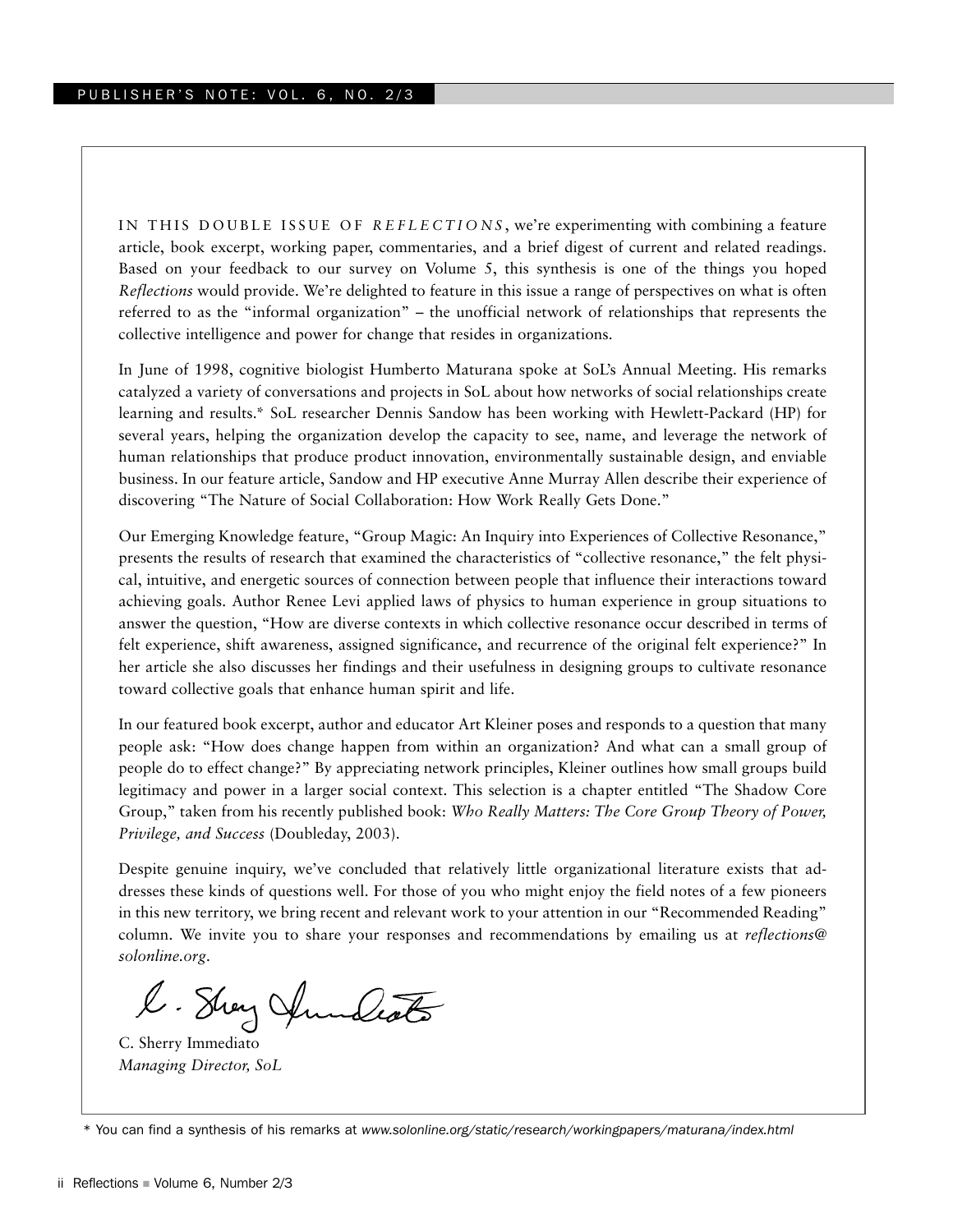# The Nature of Social Collaboration: How Work Really Gets Done

By Dennis Sandow, Reflexus Company and Anne Murray Allen, Hewlett-Packard Company



Dennis Sandow



Anne Murray Allen

rganizations are in the midst of a significant transformation as knowledge and innovation – fundamental in the creation of intellectual property – become important sources of capital in a rapidly changing global economy. A rganizations are in the midst of a significant transformation as knowledge and innovation – fundamental in the creation of intellectual property – become important sources of capital in a rapidly changing global economy. At the very heart of these bolically began with Ford's assembly line, value was found in the application of physical sciences to the manufacturing of products. Mechanistic philosophies, creating practices such as separation and reductionism, dominated this era and affected the social sciences, as well. The "father of sociology," Auguste Comte (1852), divided education into categories such as biology, chemistry, physics, etc. Organizational science followed this pattern, subdividing organizations into departments such as finance, manufacturing, and purchasing. According to the practices of mechanical engineering, the organization was divided horizontally by a division of specialization and vertically by a division of authority. This network image, known as the "org chart," is still popular today. Missing from the chart are vendors, customers, and families of employees – all of whom are part of the system by which an organization creates value.

We are now in a Knowledge Age (Drucker 1988; Sakaiya 1991; Deming 1993; Senge 1993) and can look at how the system sciences explain the process of value creation. As a philosophy of the physical sciences dominated the Industrial Age, a philosophy of the biological sciences is beginning to dominate the Knowledge Age. This philosophy views knowledge, people, and organizations as living systems. This transformation of perspective was laid out by Gregory Bateson (1951), who described a way of viewing the world that shifted from: (1) focusing on parts to focusing on the whole, (2) focusing on categorization to focusing on integration, (3) focusing on the individual to focusing on interactions, and (4) focusing upon systems outside the observer to focusing on systems that include the observer.

Perhaps the most profound contributor in this area is the Chilean biologist, Dr. Humberto Maturana. In his seminal book (coauthored with Francisco Varela), *Autopoiesis and Cognition: The Realization of the Living* (1980), he described knowing from a perspective of living systems and living systems from a perspective of knowing. He defined knowing as doing. His unique understanding has influenced sociologists, psychologists, and organizational scientists. At Hewlett-Packard (HP) we have carefully studied Dr. Maturana's work and have found that his insights into social systems are particularly helpful. He claims that intelligent action is created in social systems where all the members of a network accept everyone else in the social network as legitimate participants in the network (Maturana and Bunnell 1998). Legitimacy, or the mututal acceptance of one by another, is our natural social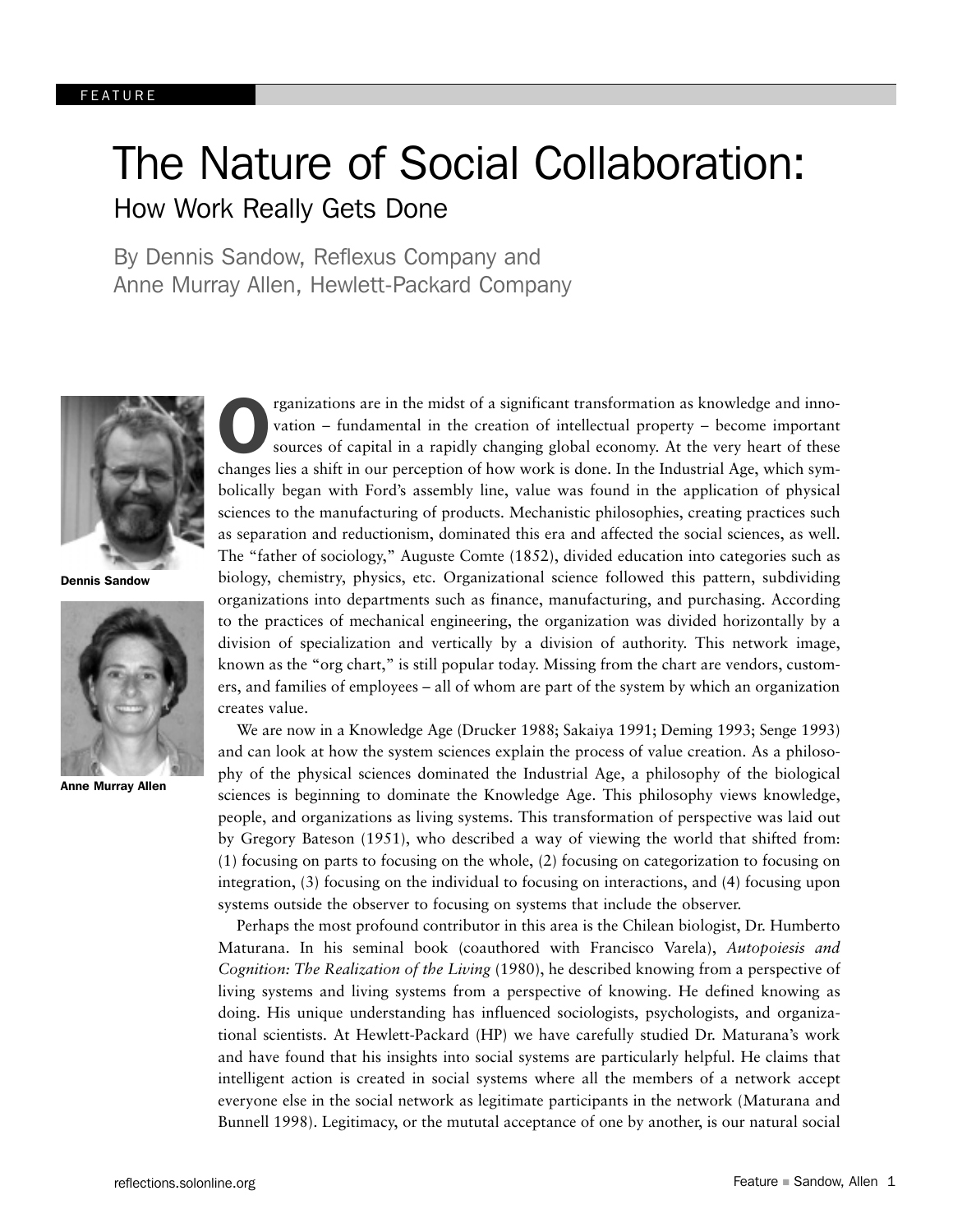order. Conversely, negation of one person by another is an invention of more-modern society. We concur with many studies that show that performance improvement, innovation, and invention occur in social systems where this principle of legitimization is present.

*We define "value" as those accomplishments that result in the creation of organizational, shareholder, customer, or employee well-being.* 

Through many years of research and collaboration we have come to conclude that value is created in dynamic, self-organizing social systems where shared knowl-edge is created through the collective coordination of action. While contemporary management literature has described different organizational concepts such as high-performing organizations, self-directed work teams, communities of practices, chaordic organizations, learning organizations, etc., we have become increasingly interested in the *nature* of social organizations*.* Through the use of social action research we have documented that organizational value is created in dynamic social systems that cross the boundaries of traditional organizational charts – charts that are becoming increasingly irrelevant. We maintain that these collaborative social systems are our natural social

order. They are networks of relations that, like language and learning, are innate building blocks of human, social, and organizational development.

## The Value of Collaborative Social Systems

Today it is common for organizations to distinguish between formal and informal systems. This is a good sign. It indicates that we are beginning to discern the differences between Industrial Age hierarchies (formal systems) and Knowledge Age collaborative social systems (informal systems). But we have learned that we can accelerate organizational transformation by leaving these distinctions behind. The distinction between formal and informal systems maintains the tension between management hierarchies and self-organizing employee networks. We believe this tension is unnecessary and impedes organizational performance. Instead, we would like to make one distinction of importance to the company – value-creating social systems. Value-creating social systems are the associations of employees, vendors, customers, and other stakeholders that share the purpose of creating business value. Here are some examples.

## *Material compatibility*

Hewlett-Packard's inkjet cartridges depend upon a sophisticated understanding of the interaction between ink and other materials. To solve a particularly perplexing problem, HP engineers brought two highly competitive vendors together to collaborate on the development of a new understanding of material chemistry. Figure 1 is a social-network map of the HPvendor social system that reduced new inkjet cartridge development time by 16 weeks after just a few weeks of collaboration. Though people always work together to get work done, what made this simple network more effective than others was that all members were equally legitimized through building trust and openness early on, and through focusing on a common purpose: HP's success. This was accomplished through HP's insistence that the vendors focus on their customer (HP) and on the agreement to generate value for all three organizations.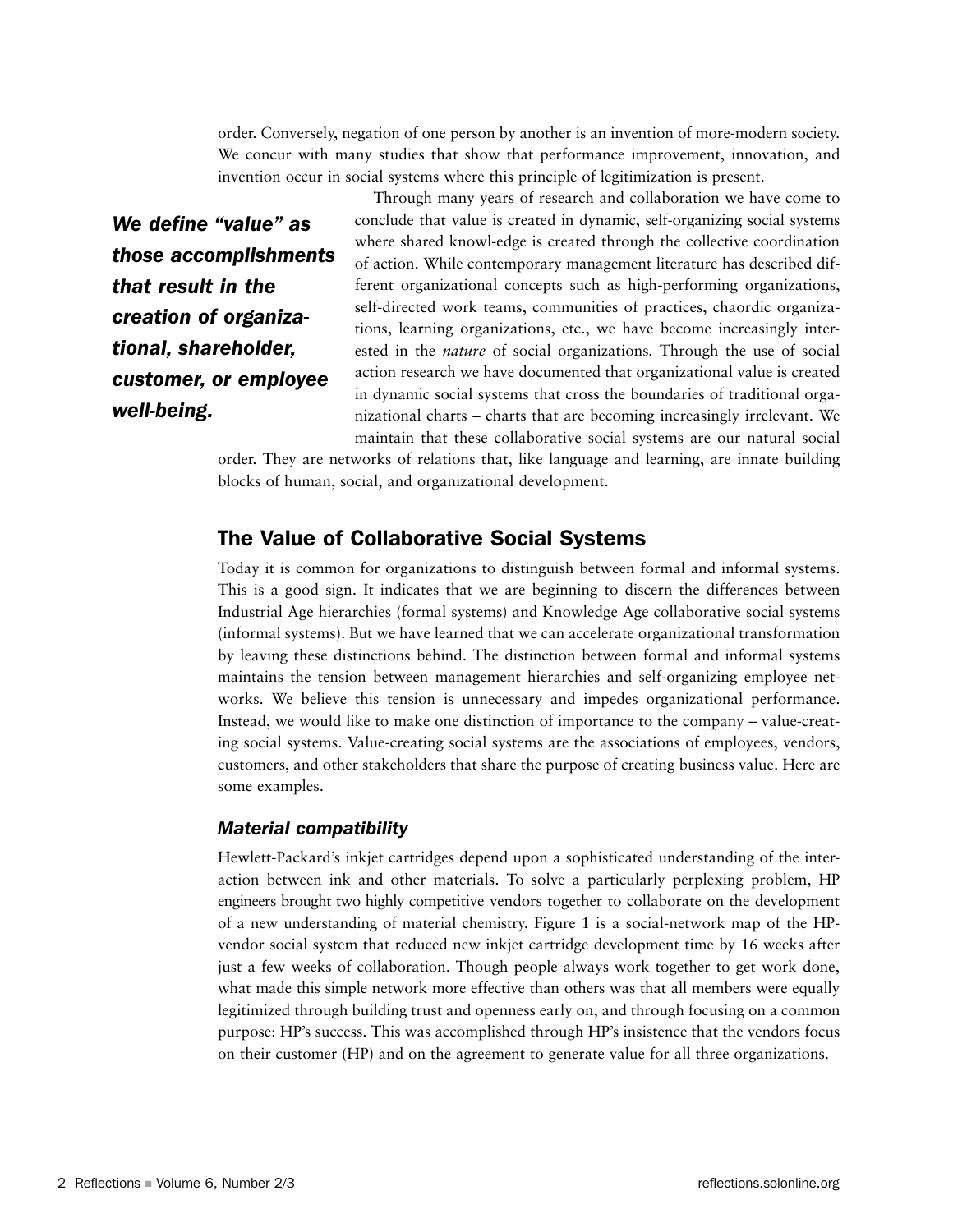## *Quality escalations*

Customers purchasing HP inkjet cartridges demand consistent and reliable performance. To meet this demand, HP has established a set of procedures that ensure that any potential quality problem is identified, isolated, and corrected long before the customer purchases the new cartridge. Quality issues reaching a predetermined level of severity are called quality escalations and can cost the company millions of dollars each time they occur.

The social system shown in Figure 2 – composed of the initial group of managers who discussed quality escalations – began the process of selforganization, resulting in a significant decrease in quality escalations in inkjet cartridges. That social system would grow over time, attracting new members, through the process of self-organization. Self-organization occurs when



people inside a given system change the pattern of their relations with each other or with others outside the social system.

After such self-organization, quality escalations that historically had occurred every 20 days (on average) virtually vanished. The last escalation occurred more than three years ago, and the decrease has saved HP hundreds of millions of dollars.

We have learned that collaborative social systems such as this expand rapidly in numbers because employees are eager to contribute to a solution that will serve the business. This particular collaborative social system, aimed at resolving quality escalations, actually generated a very large network (shown in part on the social map in Figure 3) that spanned the

## Social Action Research

We have used social action research to generate the case studies in this article. Social action research is a configuration of relationships that include the following qualities:

- being social: social action research generates a social system of reflection wherein everyone in the social system is a legitimate contributor to explaining how value is created. This follows the principle of love and legitimacy.
- being in action: social action research reflects on the praxis of living (or emergent) and collective coordination of action in the daily lives of the participants.
- being in **research**: social action research studies the theories of living and knowing and how social, biological, and financial well-being are interdependent in a new economy.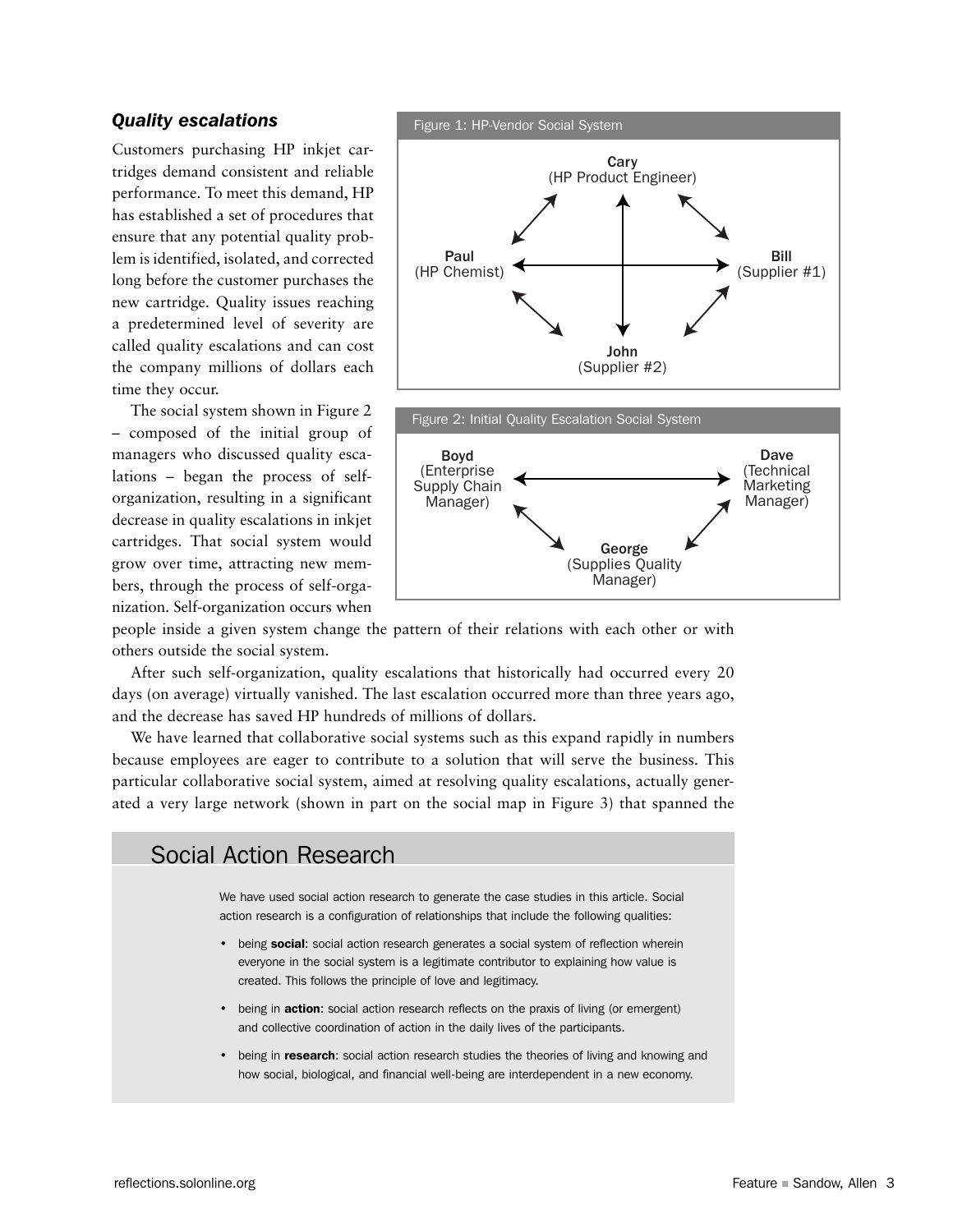

entire company. It differed from the standard quality escalation approach by appealing to employees who were already in the cartridge-production design, work, and distribution network, rather than forming a special outside "SWAT" team to fix the problem. The existing production network became a learning network that created the knowledge not only to solve the problem but also to prevent it in the future.

## *New product invention*

The social system represented in Figure 4 is in the process of inventing a new product that has a significant potential market size and could save hundreds of thousands of lives. The originator of the idea mapped his social network as he worked on the idea, documenting its growth over time. In doing so, he was learning about the nature of self-organizing networks while he was in the process of inventing. He found that value creation lies at the heart of healthy, dynamic social systems.

Employees in this network have already developed the initial concept, built the first prototype, and begun testing regulatory requirements. Accomplishments expected to take up to six months to achieve were realized in a matter of weeks. We have found that group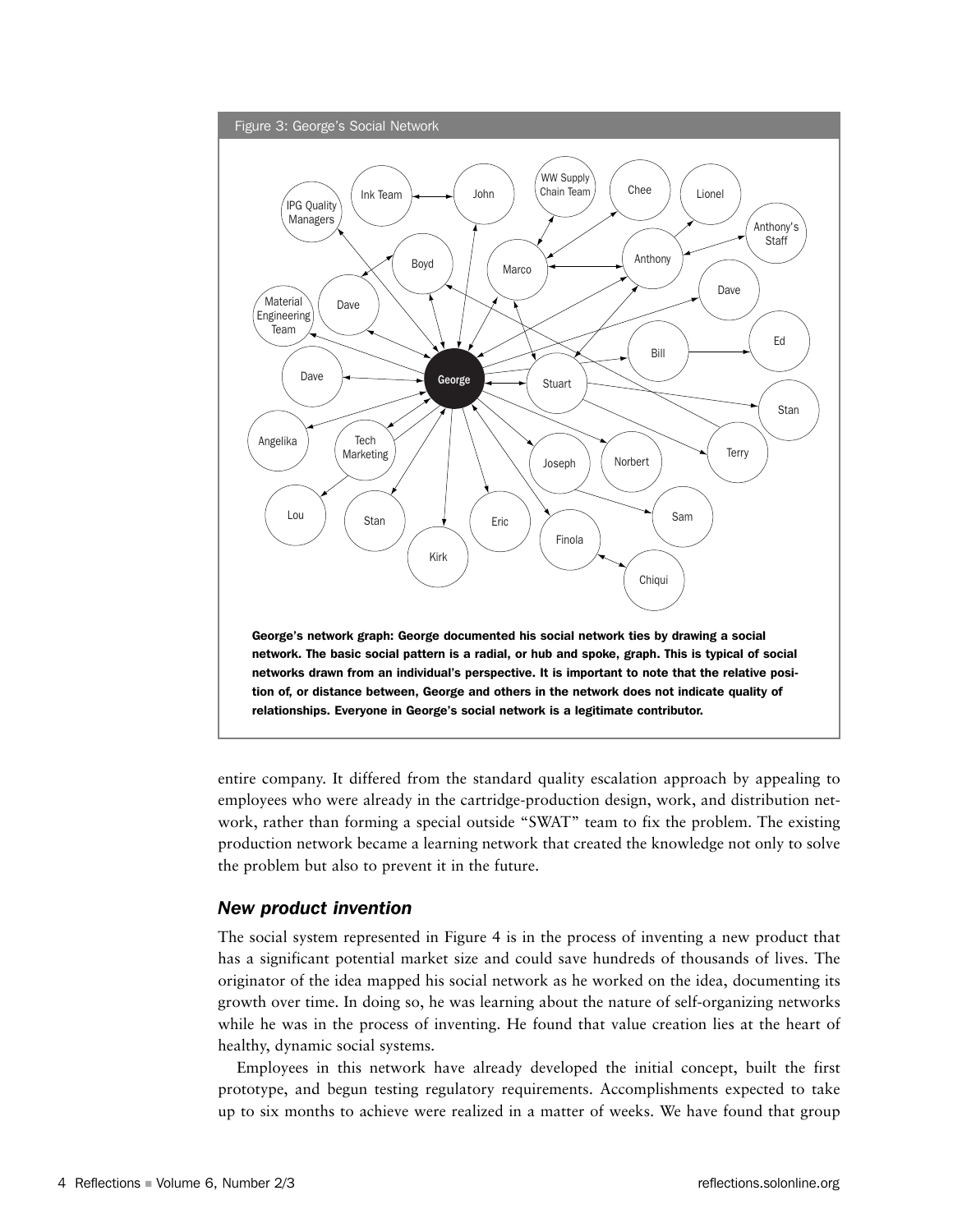

productivity expands in self-organizing social systems because the process of coordination of action requires no outside management practices.

## The Nature of Social Collaboration

By applying the principles of biological science (Maturana and Bunnell 1998) to the study of social systems, we can see how these networks constantly self-organize to generate the knowledge necessary to create extraordinary value. For example, in an organization where relationships are strong, as an engineer develops a new product others will usually contribute their skills, resources, and knowledge to accelerate the product's development. This phenomenon is commonly called "collaboration" and relies on knowledge and learning.

As we mentioned earlier, *knowledge* is doing (Maturana and Varela 1992, 26) or the coordination of action (Piaget 1971). *Learning* occurs when we reflect on our actions. *Social learning* is our collective reflection on our coor-

dinated actions. By creating an environment that nurtures social learning, leaders assure greater organizational performance. We predict such a process will someday be as routine as today's popular process of individual performance evaluations. However, it will be much

*Collaboration is simply the social coordination of action around a shared purpose.*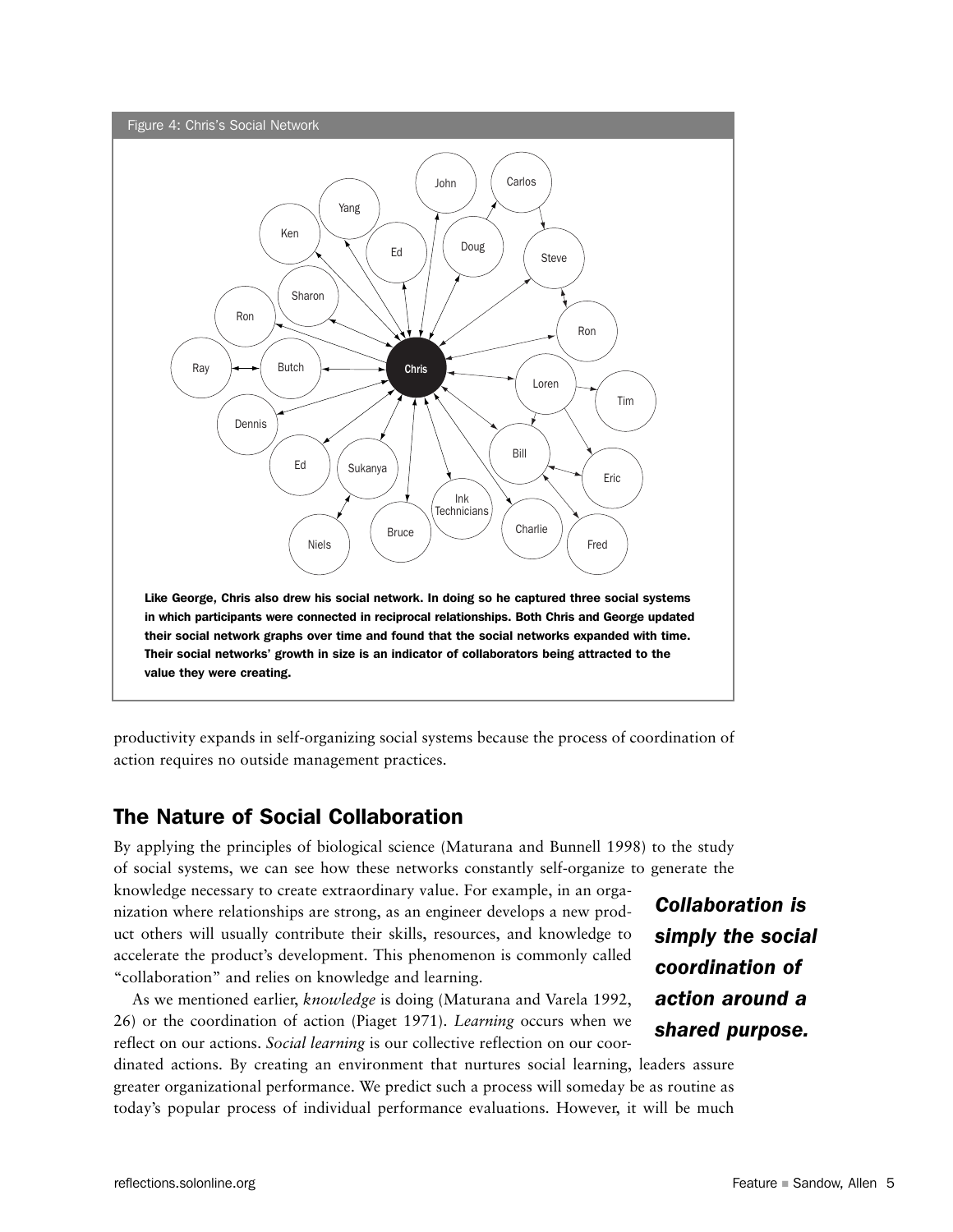more effective as a means of understanding how work is done and as a means to improving the productivity of the system of value creation.

Collaboration can be initiated in many ways, depending on your perspective and beliefs about collaboration. You might teach a class on collaboration with the belief that students will leave the class and collaborate. Or perhaps you approach someone and declare, "We must work together on this." Someone may write about collaboration (as we are now), thinking that his or her explanation will move the reader to take action. One common thread here is that none of these approaches, by itself, will generate collaboration or knowledge of the power of collaboration. We have discovered that the most profound knowledge of collaboration emerges in the *doing* – that is, as we work and reflect on our work with others.

## *"Listening to learn" and learning to listen*

Collaboration begins with listening (Jewell-Larsen and Sandow 1999). This is simple, but not easy. It is especially difficult if we tend to dominate others by believing that talking, teaching, describing, convincing, debating, and influencing them is the most effective approach

*As we become curious and interested in learning more about collaboraton we also learn to listen better to others.*

to social collaboration. In a few words, "The world would be better if everyone would just listen to me." What is often implied with these words is, "I know the right answer."

In true listening one learns from others. When we listen to a group describe a common experience, we learn from the group. If we wish to learn about the nature of social performance we simply listen to those who demonstrate exemplary group performance. We know when we are "listening to learn." As we become curious and interested in learning more about collaboration we also learn to listen *better* to others. This increases mutual trust and respect in the organization, resulting in an added and not

insignificant benefit – the expansion of social well-being. Why is this so? Because we all like not only to be heard but also to be recognized and accepted by others for our contribution. This social capital, defined as the potential productivity of a social network or organization, is a valuable asset that adds a force factor to sustained organizational performance.

Listening to others explain how they create value leads to the sharing of collective knowledge. This was a key role for both Chris and George. By viewing everyone as legitimate, they took the time to listen to them and thereby gather knowledge from the entire group to coordinate action. The knowledge inside the social system is shared with us as we begin to understand the nature of group performance. We become rapacious learners as we explore the wisdom of the group – a requirement for any leader in the new knowledge economy. This approach is often described by employees as a reduction in informal meetings, and has become popularly referred to as "management by walking around" – a management practice of Bill Hewlett and Dave Packard.

Performance improvement is proportional to the collective knowledge that flows through social systems; listening is the key to accessing the flow of that knowledge. This is a bit difficult to discuss because most people intellectually know that listening is a critical personal skill for success. Still, many people may appear to be listening when actually their listening is superficial at best. It is helpful to understand when we are listening to learn and when we are not really listening at all.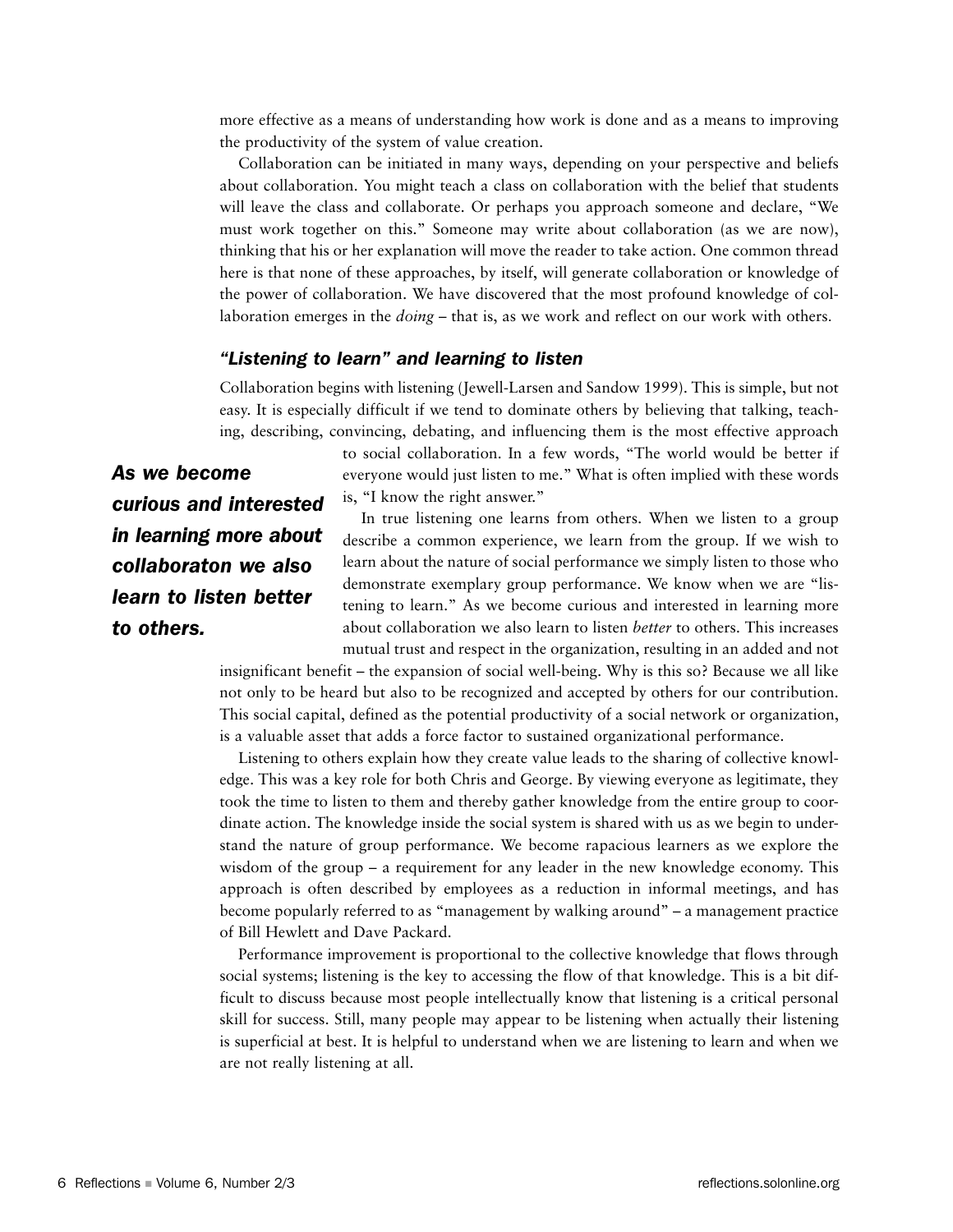Consider some examples of how poor listening can *slow* the flow of knowledge sharing:

1. You begin to explain an experience and are interrupted. This is a common problem in listening. We interrupt someone because we do not understand. But we cannot understand someone unless we give the person a chance to finish his or her explanation! This sort of interruption confuses and frustrates the storyteller. These emotions arise because in the pro-

cess of interrupting, we *restructure* the storyteller's story, replacing the emotion intertwined in the story with the frustration of trying to tell the story while being interrupted. The explanation no longer follows the path of the storyteller, but the structure we create through our interruptions. This also occurs when we prepare for listening by over-structuring our questions. It seems logical to organize a set of categorized questions, but adhering to the predetermined questions once again interrupts the flow of the storyteller's explanation and his or her sharing of knowledge and experiences. Of course, true questions for clarity add value to a conversation, but many times prepared questions fired at the speaker serve only to dissect the story and obscure the knowledge being shared.

*Adhering to predetermined questions interrupts the flow of the storyteller's explantion and his or her sharing of knowledge and experience.*

## 2. Colleagues feel as though they have little or no time to listen to you.

This emotion results in our wanting to speed up the listening. We want to move the storyteller along quickly so we can get to the "bottom line." This form of "speed listening" generates inaccurate assumptions. We leap to conclusions and fundamentally misunderstand the experience of the storyteller. The irony here is that in our attempts to "manage" our listening productively, we have actually wasted our time and the time of the storyteller.

3. Others act as if they already know what the your story is. Moments into the explanation, before the storyteller has finished, we begin to nod our heads up and down, interrupt the storyteller, and finish the explanation for him or her! We do this because we believe that we already know what the story is. In this case, it is obvious that we do not really want to listen, and have quickly done a match between what was heard and our own past experience.

All of these attributes of pseudo-listening not only slow the flow of knowledge and performance improvement, but also create misunderstanding and misalignment in action. As we often see, misunderstanding erodes relationships and leads to social separation, greatly reducing the effectiveness of any team.

## *Understanding understanding*

A consequence of listening to learn from others is that the others come to understand that *you* understand *them*. This is not a trivial outcome, but one that conserves *openness* in social systems. Without openness, knowledge, innovation, and collaboration cannot occur as quickly and effectively as they naturally would. Response time to business demands plummets.

In today's turbulent corporate world we are constantly finding ourselves in newly forming teams – whether due to reorganization, customer responsiveness, new opportunities, or new hiring. As you join a new group it sometimes feels as though you are lost. You begin by asking exploratory questions, such as, "What's happening?" or perhaps, "What do you do? How does this work?*"* Soon you are so absorbed in what is being explained to you that you forget about everything except what you are hearing. As your interest in what is being said becomes self-evident, the explanation broadens. Your trainer may say, "Oh, if you are inter-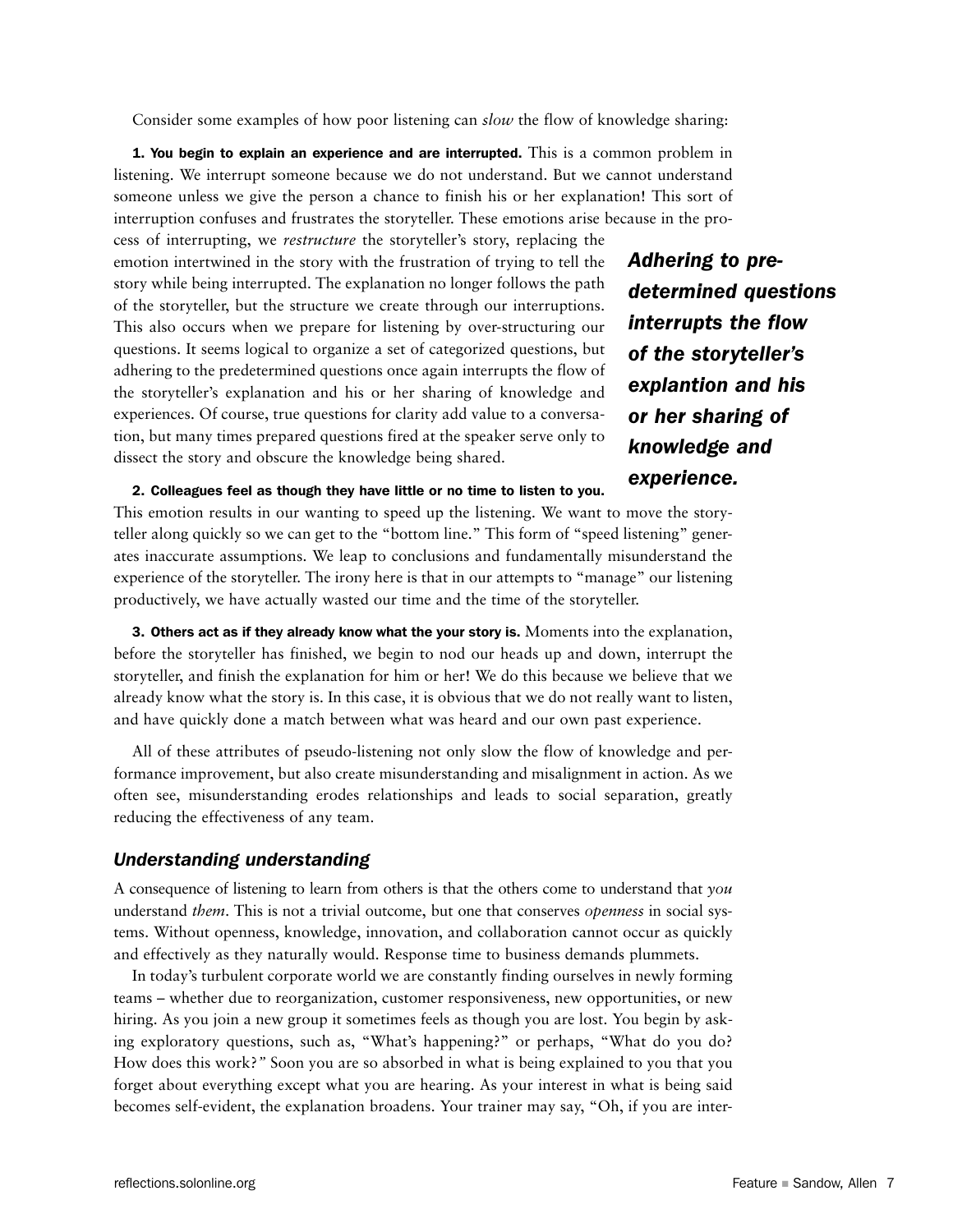ested in this you should meet Maria." So off you go to listen to Maria's explanation about what you just heard. Maybe Maria invites you to join her as she does what has been explained to you. Soon Maria passes you to another and by the end of the day you realize just how much you have learned, and have a growing appreciation that the group, individually and collectively, would be so willing to share their knowledge with you.

The consequence of listening to learn and learning to listen to others in a social network is that at some point in time the group understands that you understand them. There is an expansion in the knowledge shared as the group realizes that this is not superficial knowledge for you, but meaningful understanding. Your listening has created a space of collective reflection, fluency, and learning.

Once you've accepted the invitation to listen, learn, and understand how people collaborate, you might do so routinely with more than one group. With multiple experiences of

> shared understanding we begin to see the flow of knowledge and performance in social systems – much like one begins to see the flow in a successful musical, theatrical, or sports performance.

*Shared meaning is a matter of understanding (i.e. listening, reflecting, and dialogue) and greatly improves our productivity.*

*Shared meaning* is critical to collaboration and the flow of knowledge. It is easy to agree on words. However, the difficulty is in developing a shared meaning for our words. This shared meaning is a matter of understanding (i.e., listening, reflecting, and dialogue) and greatly improves our productivity. When meaning is shared among the workteam members, no one is outside the social system. Everyone becomes an accepted or legitimate member. When high-performing teams

describe the magic of their experience ("flawless execution doing the impossible," "reading each others' minds," etc.), they are reflecting on the power of their common understanding and flow of knowledge, which resulted in exceptional accomplishments.

## *Trusting*

Trust is the silent connector in social networks. We take it for granted but it is actually quite fascinating. Think about the person you trust most in your life. Perhaps it is a spouse, parent, sibling, teacher, or friend. Trust is an emotional attitude that grows with the realization that someone understands you, because you come to see yourself, as in a reflective pool, through their observations and experiences in listening to you.

Carried to the social level, once the group realizes that you understand them, the relational ties between yourself and everyone else in the social system strengthen. You have become a legitimate member of the group and are now included in their network of conversations. Building trust in this way brings one from outside to inside the network. Conversations become deeper and reveal and generate more and more knowledge. Everyone in the group is accepted as a member of the social system and all are trusted to act in a manner that is aligned with their shared purpose. As trust grows, the focus shifts from *me* to *we*. I become more interested in learning from others than I am in their learning from me. Although I contribute whenever I can, I serve the purpose of the whole team or system.

Creating new knowledge is very different from creating products. This is one of the reasons organizations find themselves in a state of transformation today. We do not have license to learn from others – one cannot force another to share knowledge. Learning from others is a privilege and trust conserves this privilege. When an organization loses trust it also loses the privilege to learn and the capacity to generate new knowledge in a productive manner.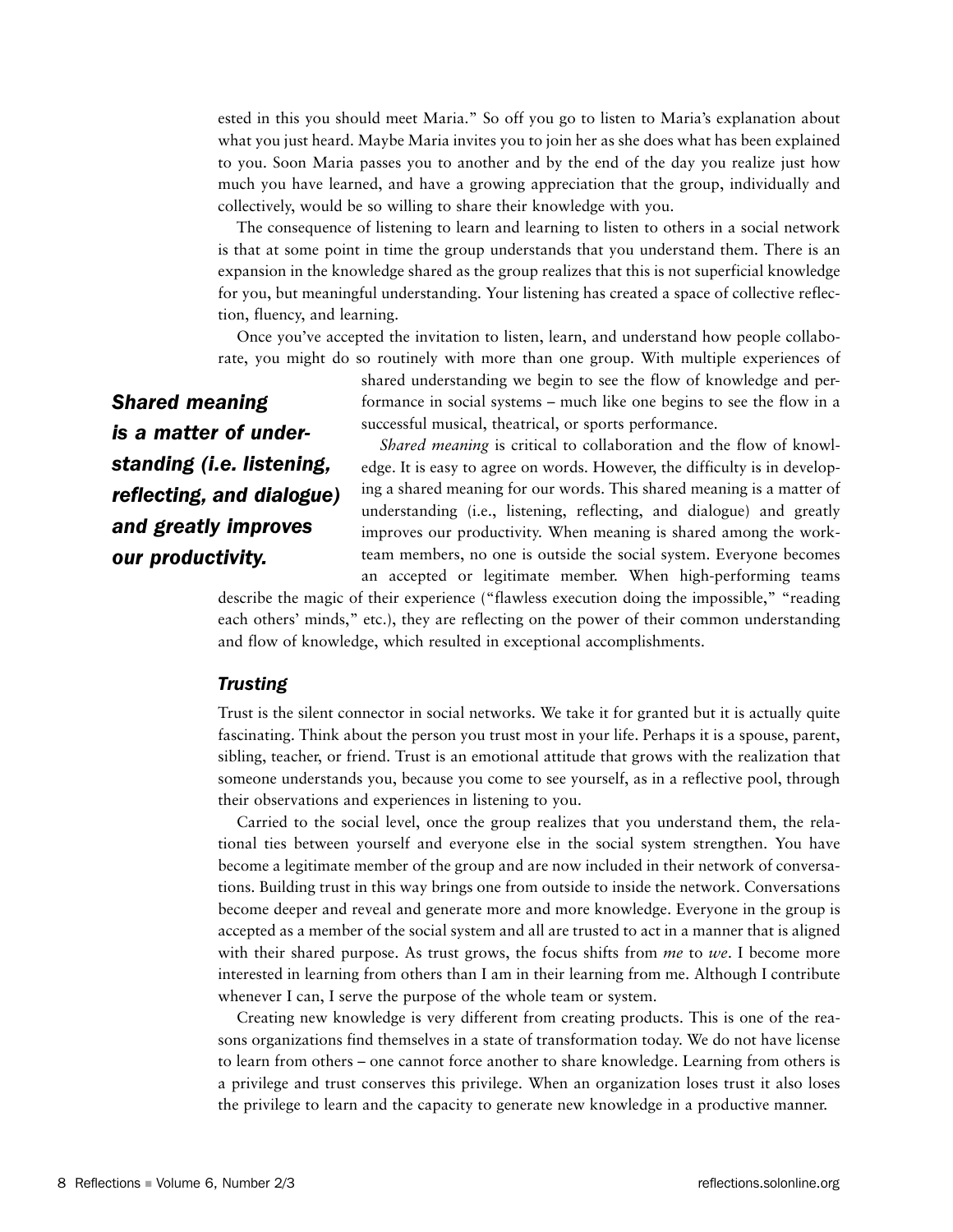## *Collaborating*

As we said earlier, collaboration is the social coordination of action, and occurs in a social system of relations wherein everyone in the network is accepted by everyone else in the net-

work as a contributor toward a shared purpose. The flow of reflective relations resulting in collaboration allows any individual within the network to access the knowledge of the whole. In a high-trust environment, this is a continuous, generative process that is repeated as those in the network continue to reflect on how they perform together and take action based on that evolving knowledge, as depicted in Figure 5.

Social capital is improved by collaboration. The converse is also true. Social capital diminishes as collaboration diminishes. We know this because in the absence of collaboration, there is social separation, which can result in redundant costs, misalignment, and often, mistrust and



fear. This deterioration of relations reinforces internal competition and diminishes social capital. In short, without collaboration we are headed down the road of resource depletion (see Figure 6).

## *Social-network pattern of collaboration*

If we take the time to use social-network mapping to study the pattern of relations in a collaborative work group, as in our earlier examples, we will discover a social system structure wherein everyone is connected to everyone else in reciprocal relations. This is simple to measure. If you ask a group about value they have created, and Zhao tells you that Marcie has helped and Marcie tells you that Zhao has helped, you have revealed reciprocal social relations.

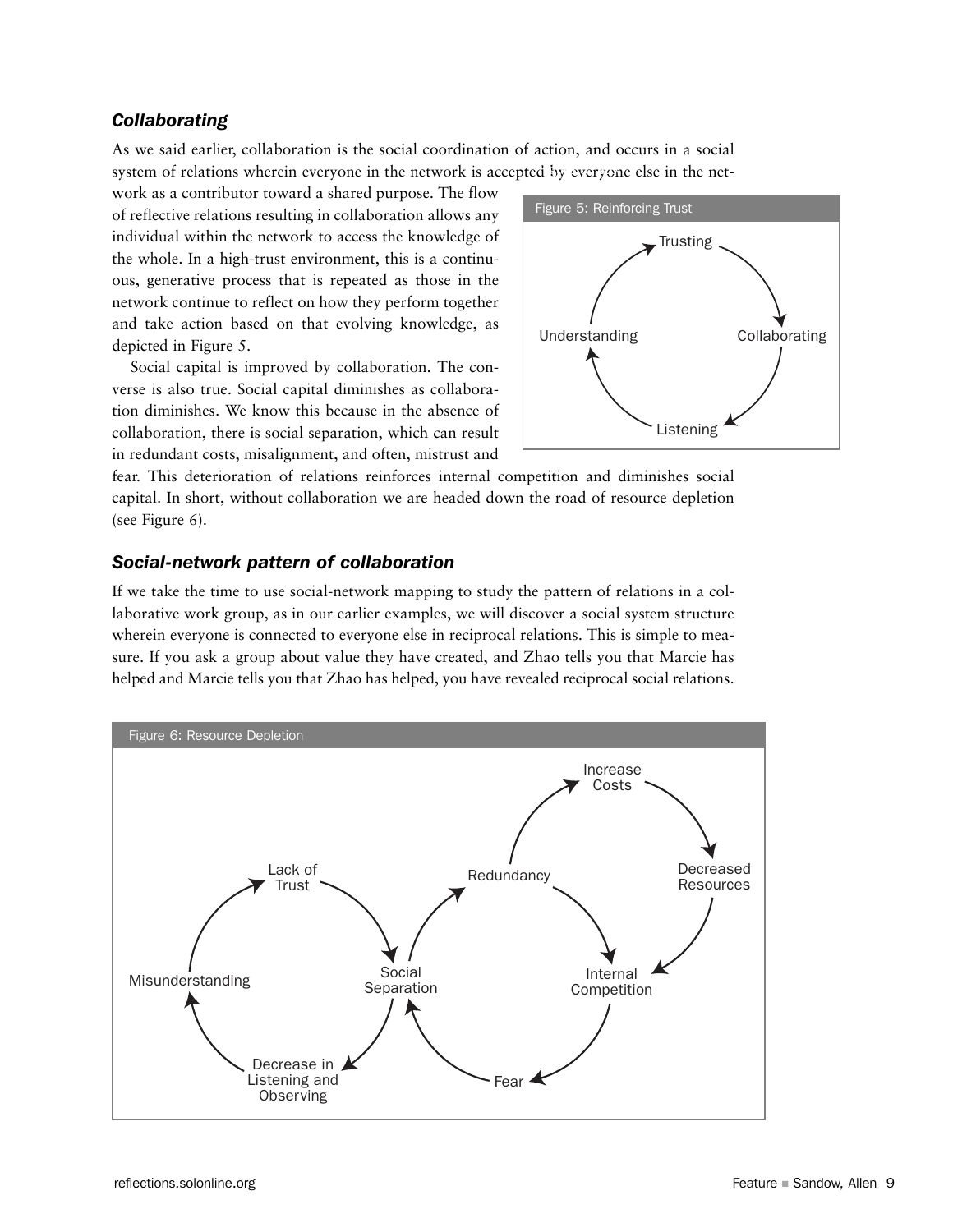

We have learned through years of doing this research that this reciprocal pattern is the most cohesive social structure and the source of invention, continuous performance improvement, knowledge creation, and social well-being.

## The Bottom Line

Our experience, from years of studying collaborative social systems, has proven to us that they are not only the source of significant value creation but also the source of acceleration in value creation. We also believe that collaborative social systems are our natural social order. This becomes obvious to us when we consider our relations away from work, with our friends and families. So this begs the question: if this is our

natural social structure that generates significant value and well-being, why do we spend so little time nurturing or understanding it?

Now we come back to a point raised at the beginning: we are in a transformational period in the history of our perception. The mechanistic view taught us to see the organization as static when actually, like life itself, it is constantly changing. We have believed organizational performance is a function of individual contribution when actually, real contribution is a social phenomenon. And finally, we have seen that historically, management has focused almost exclusively on what to *change* in the organization rather than what to *conserve* in the organization.

Our own perceptual transformation is a matter of ongoing personal development. Though the following recommendations may not represent all the actions one can take, we believe that they are worthy of time and attention from those who are not only genuinely interested in people and their innate capability to collaborate and accomplish extraordinary things, but also interested in increasing value in their own organizations and communities.

## Practice the power of reflection and "listening to learn" in your own organization to understand knowledge-based performance.

HP founders Bill Hewlett and Dave Packard were masters at managing by walking around. They shared a genuine interest in learning from employees. This both broadened their understanding of how productive HP's workforce was and inspired the workforce, thereby improving productivity. We invite you to identify new value that has resulted in shareholder, employee, or customer well-being either recently or currently in your own world. Find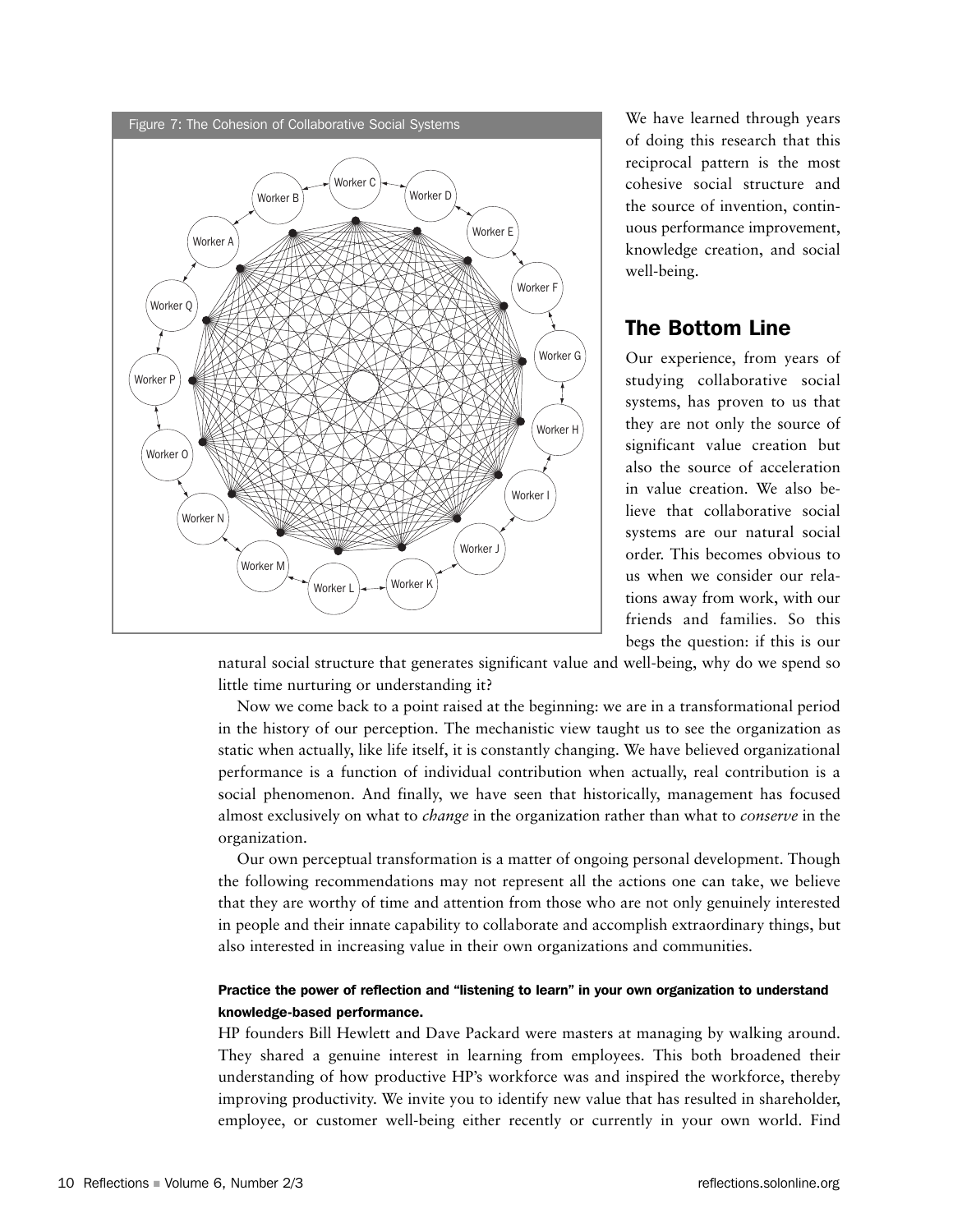someone responsible for the value creation and ask him or her to explain it to you. Was this accomplished by one person or by collaboration with others? If collaboration is the answer, ask that individual to list those involved, and then go to those people and ask them to describe their collaboration. In doing so you will reveal the nature of performance and learn how to improve social capital in your organization. This new insight will expand your perception of how work really gets done and will help you improve the organization's productivity by putting your new awareness into action.

### Do no harm.

Due to our lack of understanding of the nature of collaborative social systems we can unintentionally diminish social capital. For example, we have studied how reorganization can sometimes disrupt or destroy value creation by disconnecting employees who were collaborating. When done effectively, reorganization follows the social structure of the work itself. To make reorganizations productive, managers must notice the emergent social structure around the work and support it appropriately. Oftentimes, social structure emerges around core processes of an organization. At the top of this support list is creating a knowledge and information management strategy that is aligned with the social nature of knowledge creation. We have observed shared data as a form of language that coordinates effective actions within a team. Once shared data are in place, new knowledge is built upon those data as the

group works together. When reference data are standardized in a social system, the level of action and contribution rises dramatically. This is because data-based decision making is far more effective than decisions made on the basis of opinions, judgments, or a power position in the organization.

#### "The main thing is to keep the main thing the main thing."

The Knowledge Age is a new economic age we live in, and it coin-

cides with a proliferation of concepts and models. One need look no further than the Organizational Development field to understand that some concepts are helpful guides to action while others are so complex that they actually create confusion and contempt in the organization. During times of radical change simplicity has value. Employees organize themselves to improve performance; they seldom organize themselves around organizational concepts such as "high-performance work teams," etc. By keeping a focus on value creation (i.e., what we want to accomplish together), we can create a simple understanding that both honors and credits employees for their contributions. This will improve both decision making and social capital.

## Develop competence in, and capacity for, reflection. It is the "secret sauce" in creating sustaining business value.

When Dr. Deming and Walter Shewhart created the continuous quality improvement cycle of Plan, Do, Study, Act (PDSA), they introduced learning or reflection as a "scientific process for acquiring dynamic knowledge." Without reflection built into our work processes, we risk creating "busy-ness" that has no real value. Rushing through tasks to check them off our lists does not increase our knowledge and understanding of what is important or how we can improve our performance and business value. As a social system, organizations must institutionalize learning. Learning can occur only through group reflection on what we do, how we do it, what we value about our practices, and how we can improve them.

*When reference data are standardized in a social system, the level of action and contribution rises dramatically.*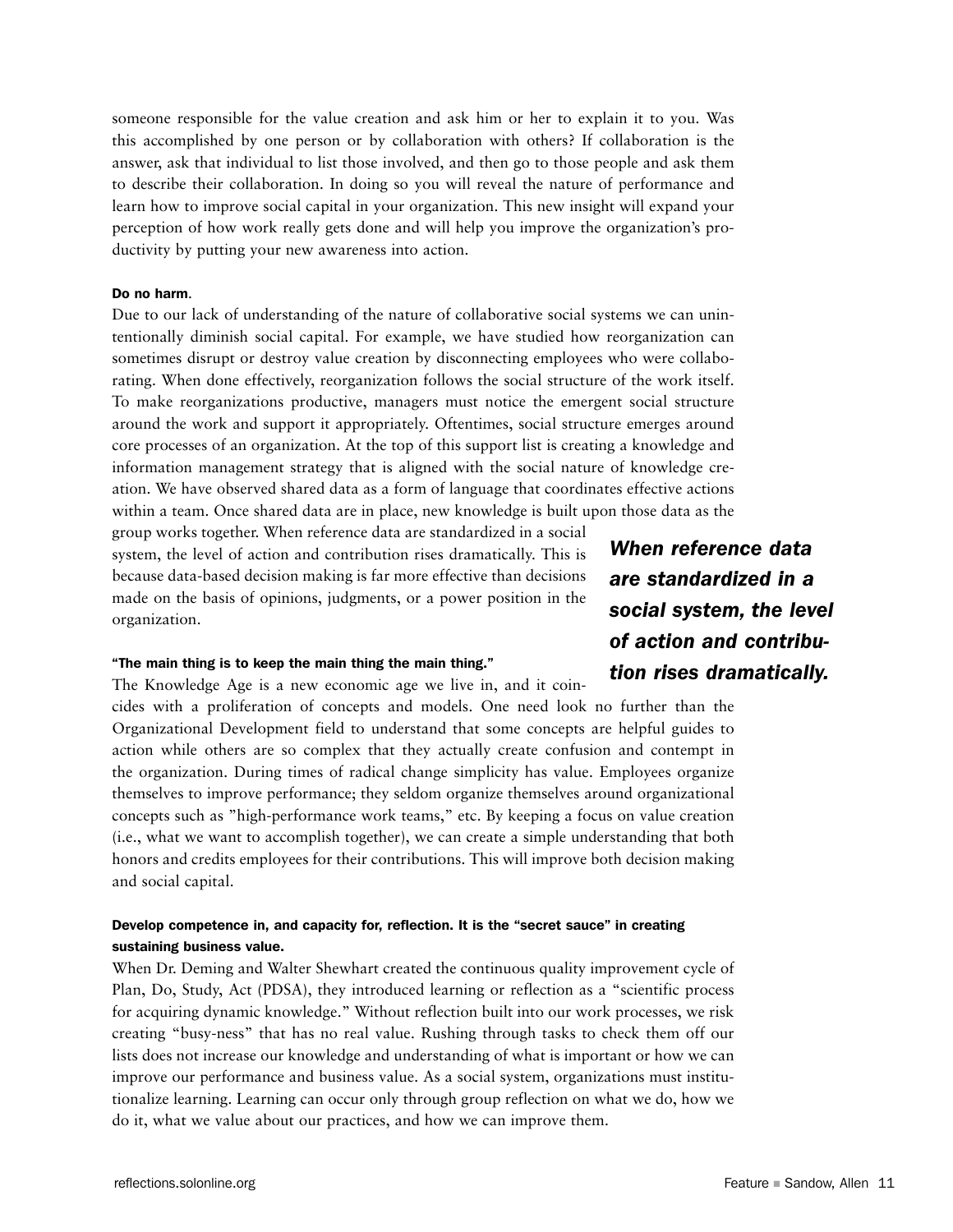There is often a perception that "reflection" takes too long and requires endless consensusbuilding conversations to gain buy-in to a plan or decision. We offer a different view. Reflection is a foundational ingredient to effective value creation since it is how we collectively learn and improve. We have found that endless conversations for buy-in are usually the result of a lack of shared purpose, common data, and true listening. When these are lacking, there is no compelling work around which to organize.

#### Watch your language. It shapes your perception and affects your capacity to contribute.

In shifting from mechanistic mental models, we must recognize that language plays a key role. We should listen to the words we choose to describe change, management, and the future. For example, language such as "driving change," "re-engineering the organization," and similar phrases all connote an intention to do something *to* people rather than *with* people. Language that treats the organization as a machine to be driven and people as cogs in the machine will not result in networks of collaboration, but in networks of contempt and ambition. If we hear ourselves talking as if we have the answer and must push or sell others to adopt it, we are probably acting from the old paradigm. These kinds of words shape the perceptions of others with respect to your intentions, and reinforce the mechanistic view of organizations.

Leading with "what to change" rather than with "what to conserve" always creates resistance and leads an organization to overlook, unwittingly, what is already working. Change initiatives that lack this important first step – appreciating what is precious to keep and build upon – can result in losing the formula for what makes value-creating networks thrive in their

## Ideas for Transforming Your Own Perceptions and Actions to Maximize Value-Creating Social Networks in Your Workplace

| When $\ldots$                                                                                             | Instead (or consider first)                                                                                                                   |
|-----------------------------------------------------------------------------------------------------------|-----------------------------------------------------------------------------------------------------------------------------------------------|
| you think you need to reorganize                                                                          | ask, "Where are the value-creating social networks where<br>the work is actually getting done? How can I contribute to<br>their success?"     |
| you want to drive or lead change from<br>a particular place in the organization                           | ask, "What is it we need to create or accomplish together?<br>What is important to conserve or expand?"                                       |
| you think there is no time to reflect<br>on past actions as a team                                        | dedicate a specific amount of time to reflection and<br>dialogue on what the team is learning and how to build<br>that into next actions.     |
| you are feeling discounted                                                                                | listen to learn; explore the networks most essential to<br>your responsibilities to understand more fully how work<br>is really getting done. |
| you want to learn more about social<br>systems but the literature makes it<br>seem complex and irrelevant | begin with a valued accomplishment and ask, "How was<br>this created? Who contributed? How do they describe their<br>experiences?"            |
| someone claims all the credit for<br>getting a tough problem solved                                       | ask, "How was the work accomplished? Who else was<br>involved?" Reward the larger network for its contribution.                               |
|                                                                                                           |                                                                                                                                               |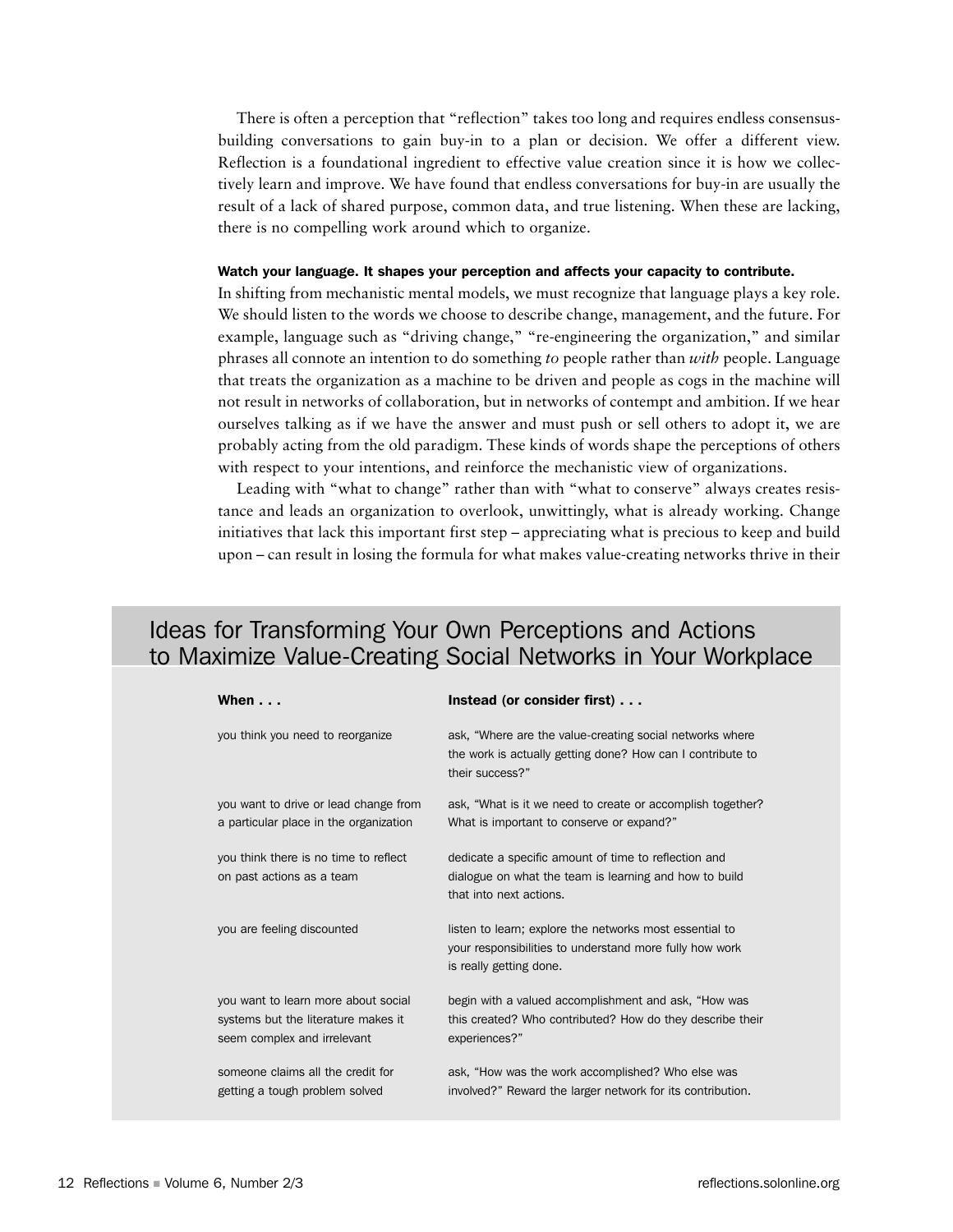organizations. As our friend, former executive for both Volvo and IKEA Göran Carstedt, points out, "What if people don't mind change, but mind being changed?"

## Look in the mirror. Are you legitimizing networks of collaboration or networks of ambition?

If we reflect for a moment on the networks that surround us and in which we participate, we should be able to recognize whether they are collaborative networks or networks of ambition. As described in this article, the former are social systems that create new knowledge, generate possibilities, and build trust and excitement. When we participate in a social network that is

highly collaborative, it feels generative and positive for all those who are part of it. Often it is described as special or magic. No one wants to leave and extraordinary results occur, often repeatedly. In contrast, networks of ambition are not open and do not build trust. They are about power and competition within the network. Some members will serve as gatekeepers to information and to limit access to others. This type of social structure limits possibilities and social capital. Mem-

## *Often it is described as special or magic. This limits possibilities and social capital.*

bers are usually fearful that they will "look bad" or fail to please their boss by collaborating and sharing. People are happy and often relieved to leave these networks when the opportunity presents itself. These networks are easy to shift when we ask to know more about how value was created, who was involved, and what new knowledge was generated.

## In Conclusion

In the Industrial Age value was created by managing resources. In the Knowledge Age value is created through collaborative relationships. Understanding the social principles governing collaborative networks and the intellectual and social capital they create will be necessary and new skills for managers who have always been responsible for managing the productivity and performance of an organization. Collaborative action and learning through collective reflection will be the source for understanding new practices that improve the creation of new value for customers, employees, and other stakeholders. While teaching social systems theory may be difficult, we have found that learning about social systems is simple and easy when groups have the time to reflect on their performance. Perception about the nature of social systems will continue to be shaped through our collective reflection – the site where Dr. Deming's mentor, C. I. Lewis, claimed our "social truth" resides.

*The authors wish to thank George Greenfield, Chris Vitello, and Paul Nash for their participation in research for and preparation of this manuscript.*

#### References

Bateson, G. 1951. Communication: The Social Matrix of Psychiatry. In *The Convergence of Science and Psychiatry,* J. Ruesch and G. Bateson. eds., 257–272. New York: W.W. Norton & Company.

Comte, A. 1852. *System of Positive Polity.* Paris: Carilian-Goeury and Vor Dalmont.

Deming, W. E. 1993. *The New Economics.* Cambridge, MA: Massachusetts Institute of Technology.

Drucker, P. 1988. The Coming of the New Organization. *Harvard Business Review* (January-February): 45–53.

Jewell-Larsen, S. and D. Sandow. 1999. Personal Development: The Key to Change Acceleration in Global Operations. *Target* 15(4): 15–20.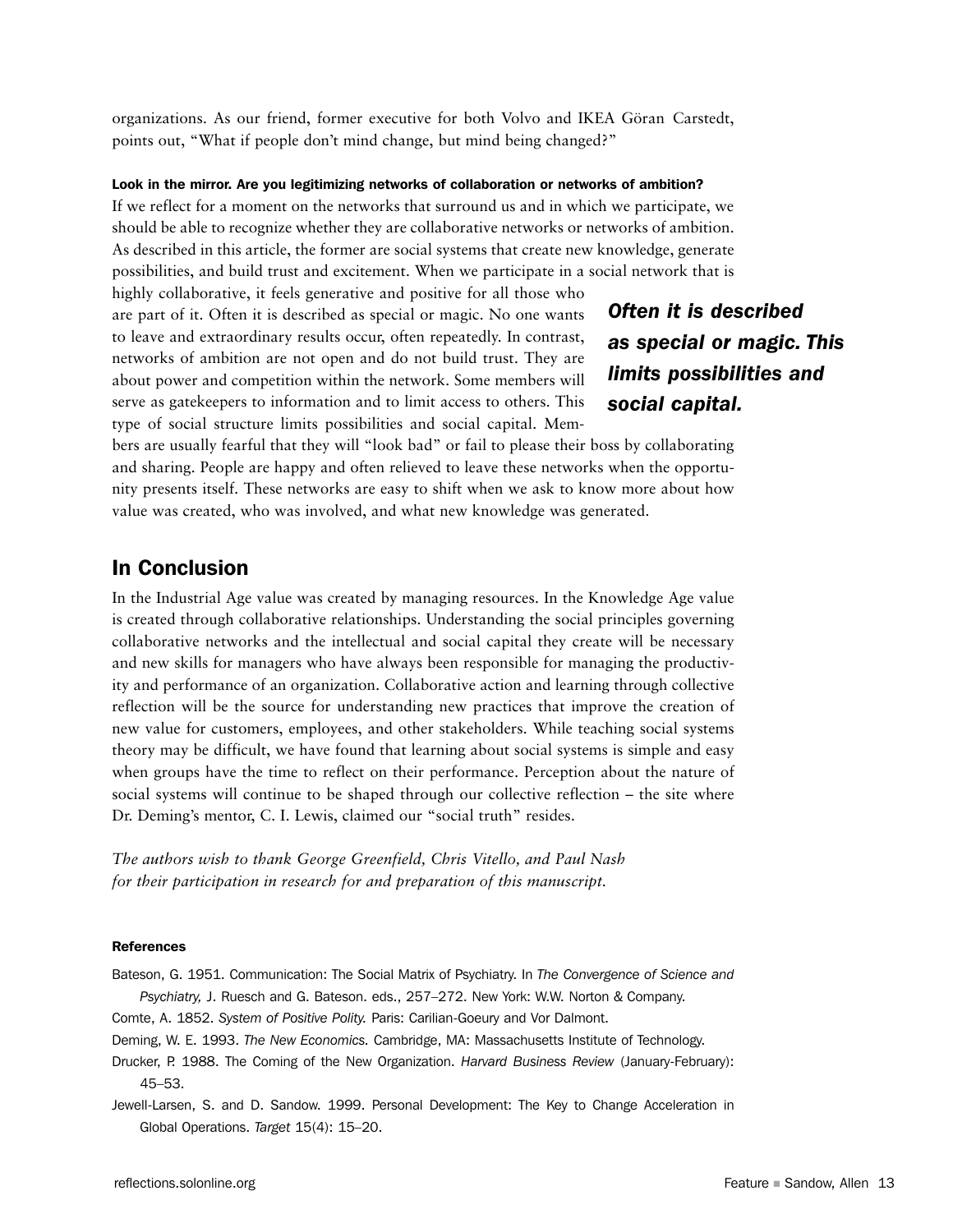- Maturana, H. R. and F. J. Varela. 1980*. Autopoiesis and Cognition: Realization of the Living.* Dordrecht, Holland: D. Reidel Publishing.
- Maturana, H. R. and F. J. Varela. 1992. *The Tree of Knowledge.* Boston, MA: Shambhala.
- Maturana, H. R. and Bunnell, P. 1998. Biosphere, Homosphere and Robosphere. *Society for Organizational Learning.* www.solonline.org/res/wp/maturana/index.html
- Piaget, J. 1971. *Biology and Knowledge.* Chicago: University of Chicago Press.
- Sakaiya, T. 1991. *The Knowledge Value Revolution.* Toyko: Kodansha International Ltd.
- Senge, P. M. 1993. Transforming the Practice of Management. *Human Resource Development Quarterly*  4(1): 5–31.

## ABOUT THE AUTHORS

Since 1987 Dennis Sandow has been developing social action research as a process to promote social, biological and financial well-being, and to study Dr. Humberto Maturana's biology of cognition and biology of love. Dennis is a research member of SoL and has been conducting social action research in China.

*dennis.sandow@hp.com*

Anne Murray Allen is currently HP's director for Knowledge and Intranet Management. She has been with HP for over 15 years and has been in roles and positions that include organization development, manufacturing management, worldwide IT manager, strategic planning manager, and implementation of strategic change initiatives across the corporation. *annemurray.allen@hp.com*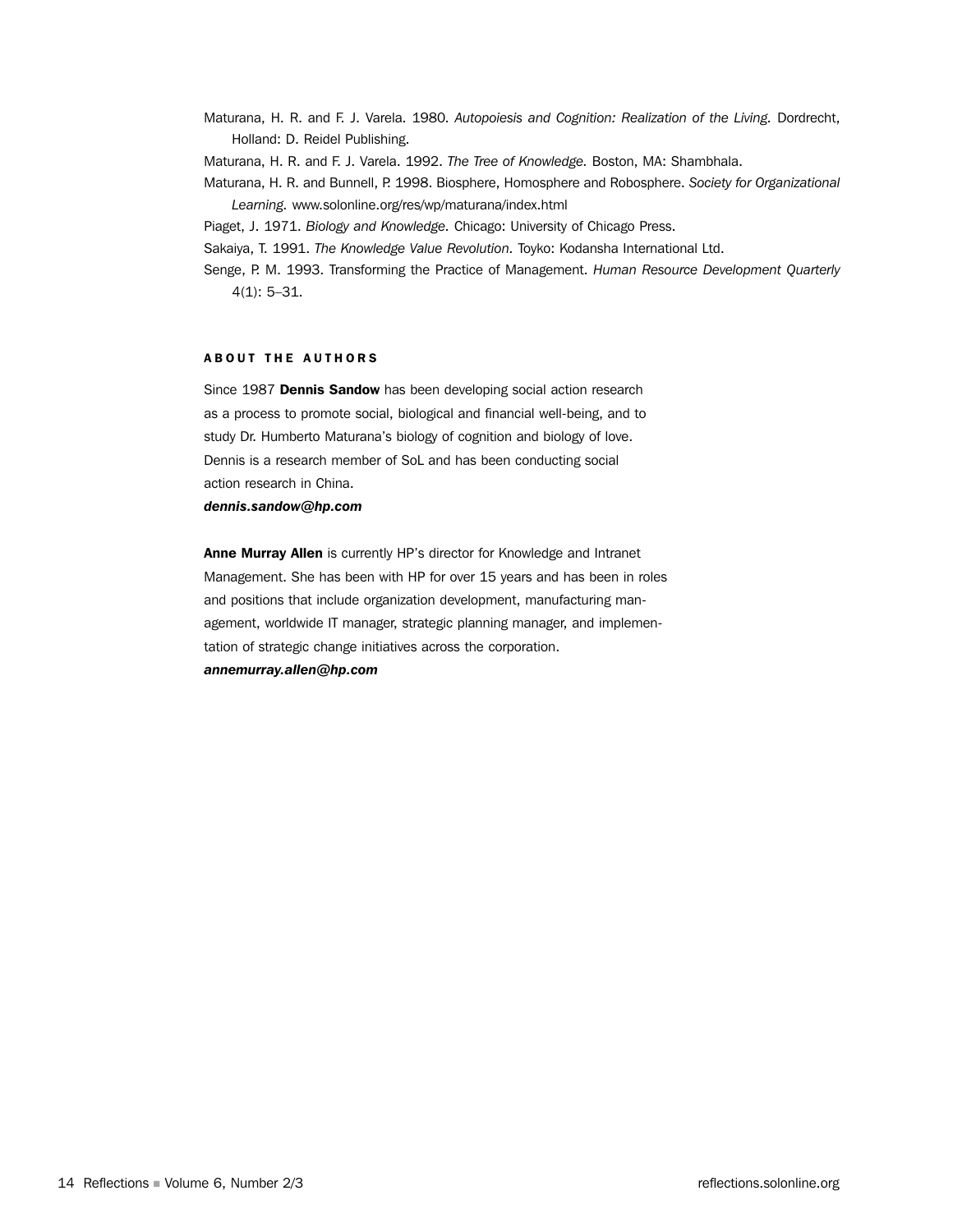## **Commentary** *By George Greenfield*



George Greenfield

Working in the Hewlett-Packard (HP) InkJet Cartridge business has sometimes been like living in the eye of a tornado. Hyper-growth, and the intersection of science, technology, manufacturing, and vendor capability all play into maintaining a healthy balance among cost, quality, and availability. Decisions concerning the release of new products often had to be made months – and sometimes years – before enough data was available to know that our product quality and reliability would be good enough to meet our customers' expectations and our company's commitments.

To be sure, our quality system was always good enough to protect our customers. Almost without exception, quality issues were spotted and corrected before product reached the market, but at a price. Many times quality problems were detected with only enough time to "catch" the product in distribution. Then we would have to pull it back and rebalance inventories so we had the availability needed to feed the channel and meet our customers' needs. This could be very costly and frustrating for everyone involved.

About four years ago, a group of us started working with Dennis Sandow and began "experimenting" with the social theories he was testing. We did social action research, mapping our networks in a number of areas in the business, and always found that the network was much larger than expected and much more complex than we were capable of managing with conventional techniques. We also noticed that when information flowed effectively

through the network, business moved very fast and effectively.

A few years ago we were getting ready to launch a new line of printers and cartridges. It was to be the biggest launch in our printer history, and it also needed to be accomplished more quickly than any previous launch. We knew that even a small mistake could cost millions of dollars, not to mention impact customer satisfaction and the HP brand. A lot was at stake.

At the time we were experiencing a rash of pesky quality problems that diverted our precious resources. We had two choices: assign a team of specialists to solve the problems, as we had in the past, or employ the methods and techniques espoused by Sandow. We chose the latter, and as they say, "The rest is history!" Sandow and Allen's article talks about the power of real listening to influence learning. During this time we made the choice to listen to the advice of our own leaders and experts throughout the business about what HP needed. We had not realized how much knowledge was embedded in our own internal networks. By listening, we learned what we needed to do together to improve the overall quality of our products in a way we would not have if we had continued to operate in our old ways.

The leaders in our collaborative social network focused on pertinent information, like metrics displaying the quality issues, with the result that problems were spotted faster and resolved more quickly and completely than ever before. The business has now gone more than three years without a serious quality issue and we have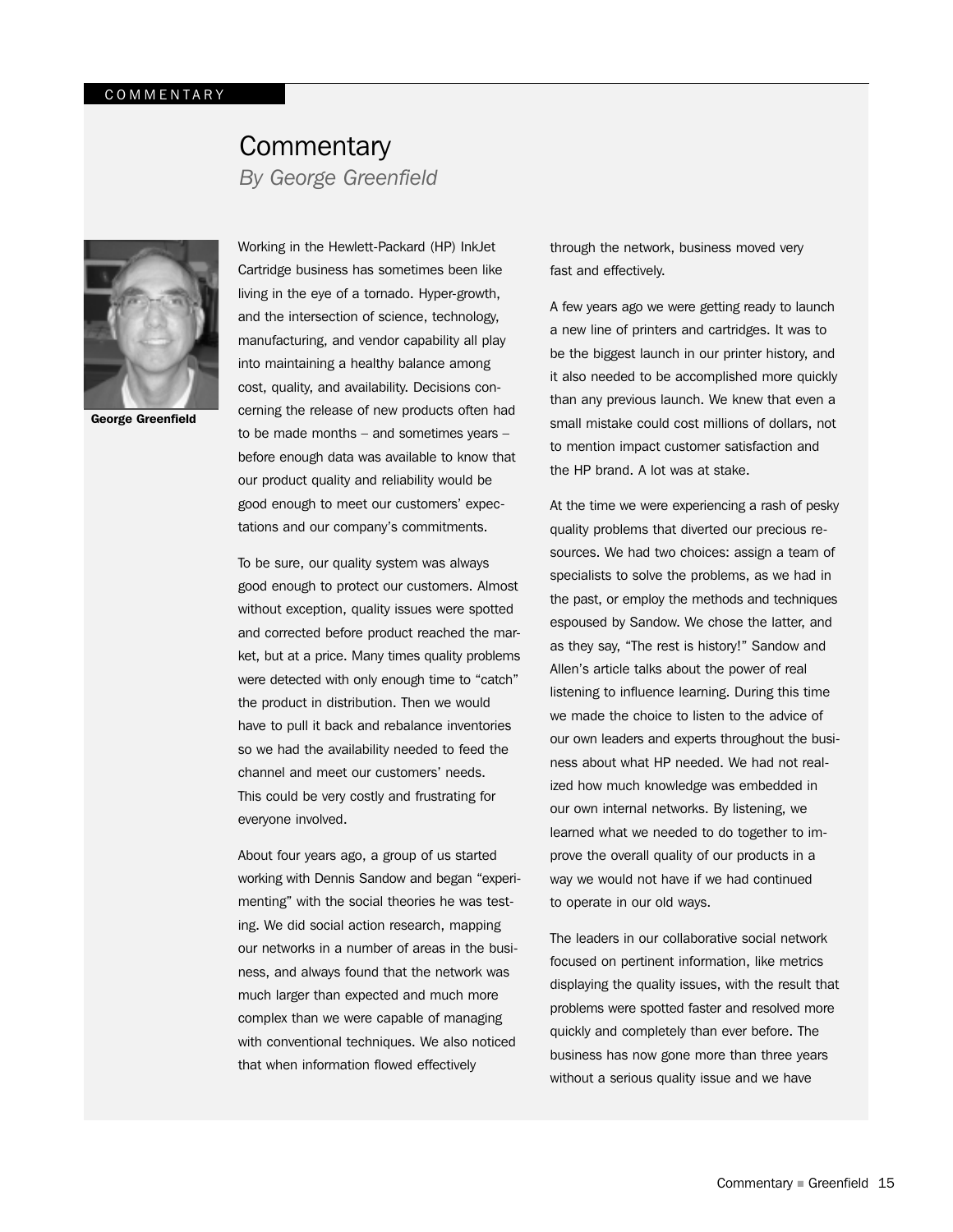virtually eliminated the "distribution thrash" common in earlier periods.

The business results were stunning. Equally important, however, was the way employees and vendors felt about their role in the work. A feeling of well-being and accomplishment permeated the organization. Being at work was a joy. We were happy with each other.

And best of all, we knew we had made – and could continue to make – a difference to the business through a new way of getting our work done.

## George Greenfield

Program Manager, Imaging and Printing Business, Hewlett-Packard Company *george.greenfield@hp.com*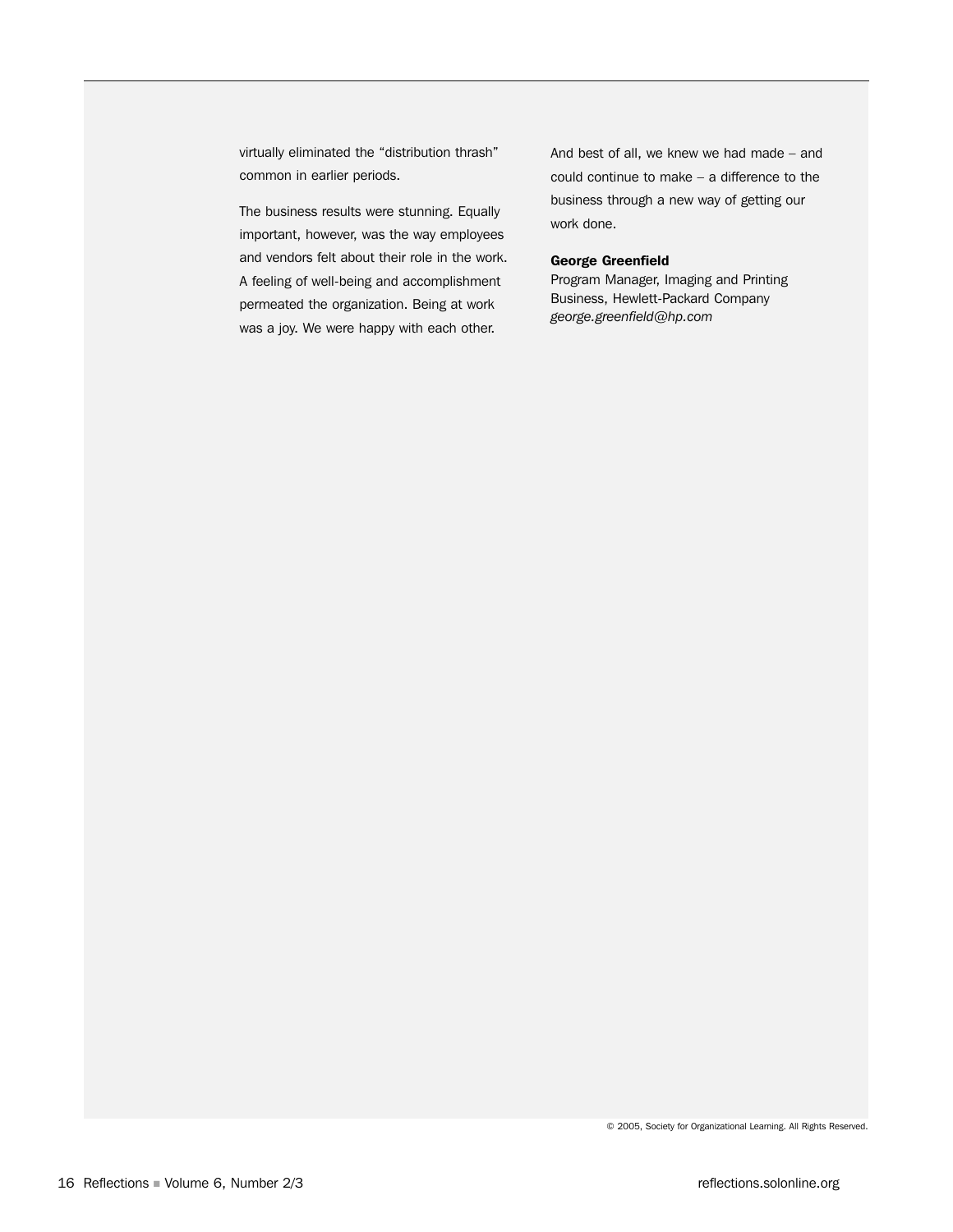# **Commentary**

*By Peter Senge*



Peter Senge

Anyone who has ever worked in an organization recognizes the distinction between how things are supposed to work and how things actually do. The former encompasses the guidance of explicit roles, written rules, publicly expressed management strategies and values, and organization charts. The latter includes all the unwritten norms that govern action and behavior: knowing what is actually expected of you; knowing who is good at doing what, who is helpful or difficult to get along with, who has real influence, and how management decisions really get made. While people tend to think that the formal management hierarchy is "where the action is" (it is certainly where the money is), this is an oversimplification, and a potentially dangerous one if we care about performance and innovation.

Imagine what might happen if every person in your organization were replaced overnight with another person with a comparable education, cultural background, and intellectual ability. How would they do? Members of this new group would start to work with all the artifacts of the formal organization: the written rules, job descriptions, procedures, online manuals, sales records, customer contact information, and personnel files. They would not *know* any customers or suppliers – their problems, needs, or accomplishments. They would not have learned each other's interests, capabilities, or idiosyncrasies. They would have no past experience working with any of the organization's processes. Without a history of collaboration, the replacement workers might have a fresh perspective, but they would lack the knowledge necessary

to enable the organization to function, let alone innovate. That is because the organization's actual knowledge is embodied in the shared history of its living members. This is why Dennis Sandow and Anne Murray Allen open their article by declaring that their primary aim in utilizing social action research is to understand *how work gets done*, and how to appreciate and grow the knowledge that enables this.

In my judgment, the research on social collaboration that Sandow and Allen, along with many colleagues at Hewlett-Packard (HP), have done represents a landmark accomplishment in the emerging philosophy and practice of knowledgebased management. I first learned about this work when I attended a two-day workshop that HP hosted for Humberto Maturana, the Chilean biologist cited in the article. The fact that a company would get together almost one hundred engineers and managers, including Anne's boss, the "Ink Supply" division general manager, for two days with an eminent scientist of living systems was itself surprising. But what was even more surprising was that the participants were there to learn how to deepen work many were already doing. For some years, Dennis had been listening and learning from several engineering teams in his division, seeing first hand how they did their work and who they depended upon to do it. As he introduced initially skeptical engineers to social network mapping, they found that it gave them a tool to legitimate and explain to their managers how and why their personal networks mattered. Managers started to pay attention as the evidence linking particular social networks and the results they achieved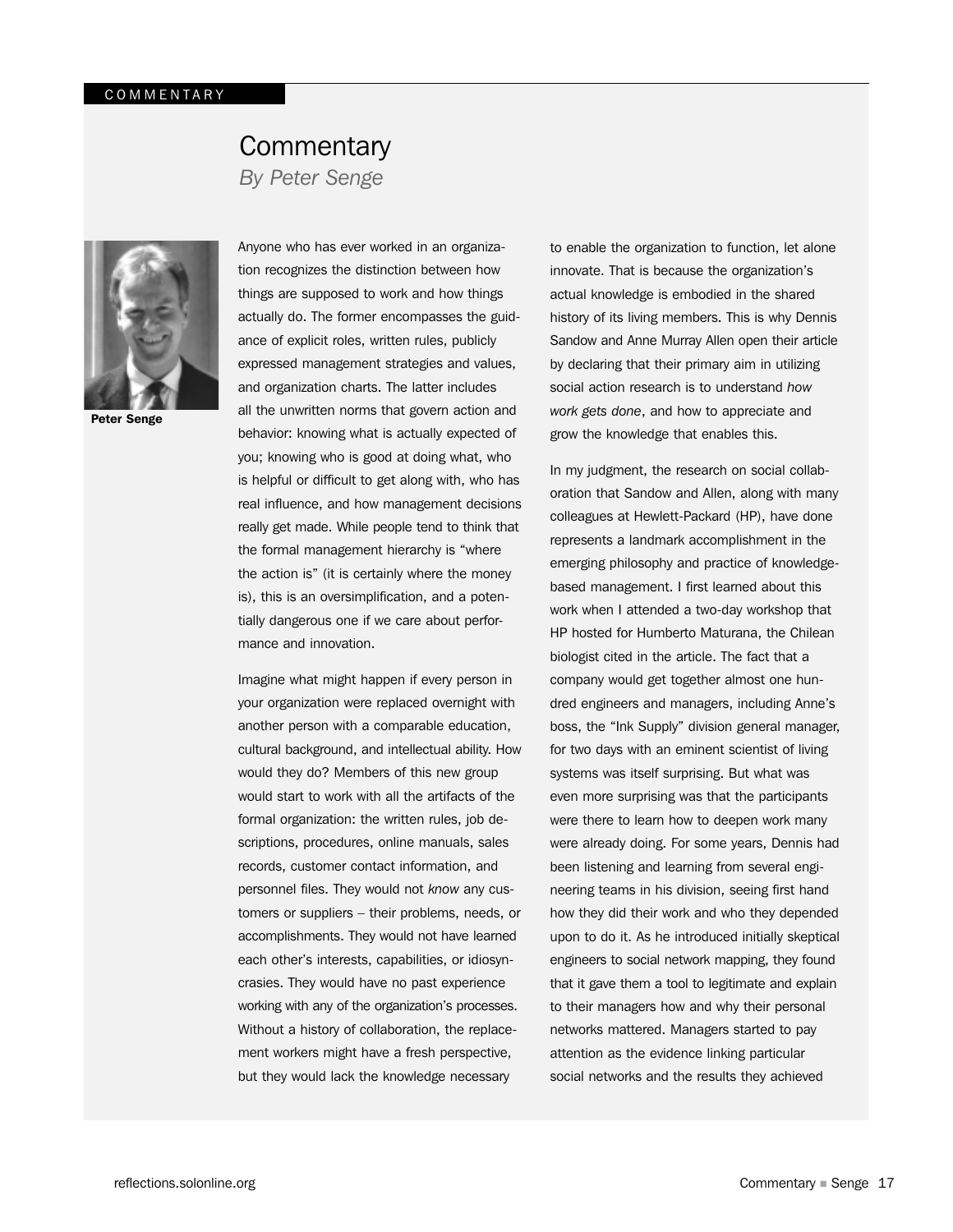became compelling. For the first time, the engineers had a language to reinforce their claims that reorganizations and other management actions taken without an understanding of these networks often had negative side effects that outweighed the intended benefits. This is why the interest in the Maturana workshop extended well beyond the intellectual – which made the juxtaposition of this pragmatic motivation with its content even more striking.

In those two days, Maturana shared with the eager HP engineers his fifty-year journey of understanding "the biology of love." Starting as an MIT post-doctoral experimental biologist trying to understand how "the frog sees a fly," he had gradually established a radical new foundation for understanding perception in living systems. Perception, Maturana explained, is not ultimately about what we *see* but what we can *do*. From an evolutionary perspective, "catching flies" matters a good deal more than "seeing flies." In human systems, the quality of perception is inseparable from the quality of collaboration; it is about the coordination of action that arises in networks of social interactions. Effectiveness depends on the qualities of the social relationships. When we are distant from one another, when we distrust or feel at risk, our relationships and consequently our awareness suffers. Conversely, when we build trusting relationships that allow us to be open, honest and vulnerable with one another, our ability to sense and respond to complex and changing environments grows. "Love, allowing the other to be a legitimate other, is the only emotion that expands intelligence," Maturana declared to the HP engineers and managers. And they understood what he meant.

A few weeks ago, Anne Murray Allen and I spent a weekend with a small group of executives from SoL member organizations to reflect together on deep trends that are shaping the business environment. The first meeting of this group produced a statement we call the "Marblehead Letter." It identified six "issues shaping the future, especially for corporations with global scope," which started with the growing "social divide" and the need to "redefine economic growth" so that economic progress can be "consistent with a finite planet."<sup>1</sup> In our recent meeting, everyone agreed that these global imbalances persisted and, if anything, were growing worse. Not surprisingly, the conversation turned to the features of our system of management that seem to drive these imbalances, making them so intractable. At one point, after sharing many of the ideas and experiences presented in this article, Anne asked a simple question that resonated deeply in the group, "Why is it so much easier for us to manage by fear than to manage by love?"

While it has become acceptable in recent years to talk about "the formal system" and "the informal system," to laud the importance of "communities of practice" and social networks in knowledge creation and innovation, the matter of how we are with one another – and the consequences for how our businesses operate and the results they produce in the world – remains largely undiscussable. Increasingly, fear dominates our societies and most of our organizations. But you cannot fight fear directly. "Driving out fear" will only make people more fearful. It is only possible to gradually supplant fear as the dominant emotion in our system of management by building respect, appreciation and legitimacy – that is love.

© 2005, Society for Organizational Learning. All Rights Reserved.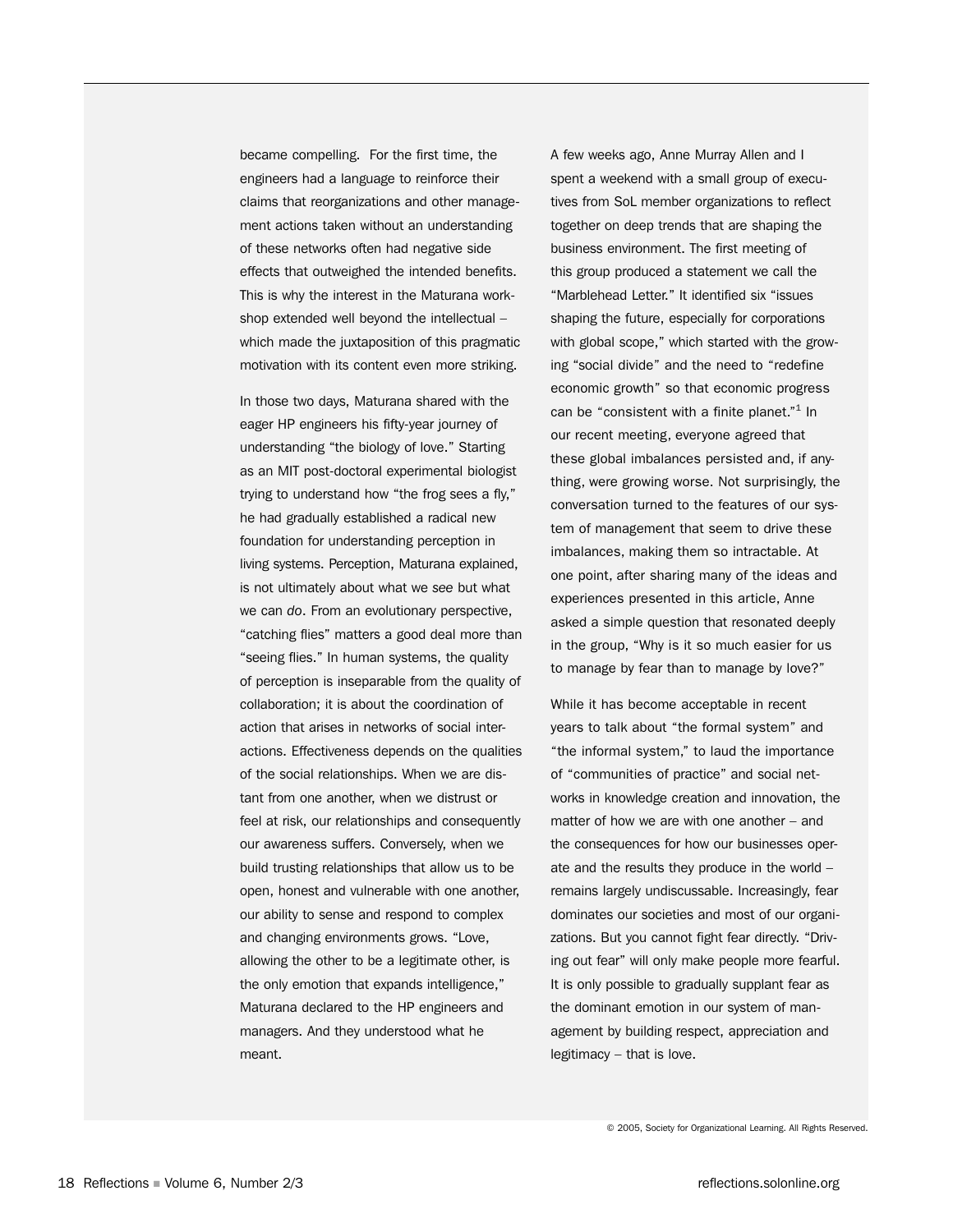I will never forget that group of HP engineers and mangers talking in the most matter of fact way about love – not as a romantic sentiment but as the utmost practical truth about what they knew to work in their work – by the end of the two days with Humberto Maturana. Making it easier to manage by love than by fear will undoubtedly be a long-term, ongoing journey for us all – I suspect a defining journey of our times.

## Peter Senge

Founding Chairperson, SoL *reflections@solonline.org*

## Endnote

1 For the full text of the "Marblehead Letter," see SoL's online Knowledge Repository, *www.solonline.org*

© 2005, Society for Organizational Learning. All Rights Reserved.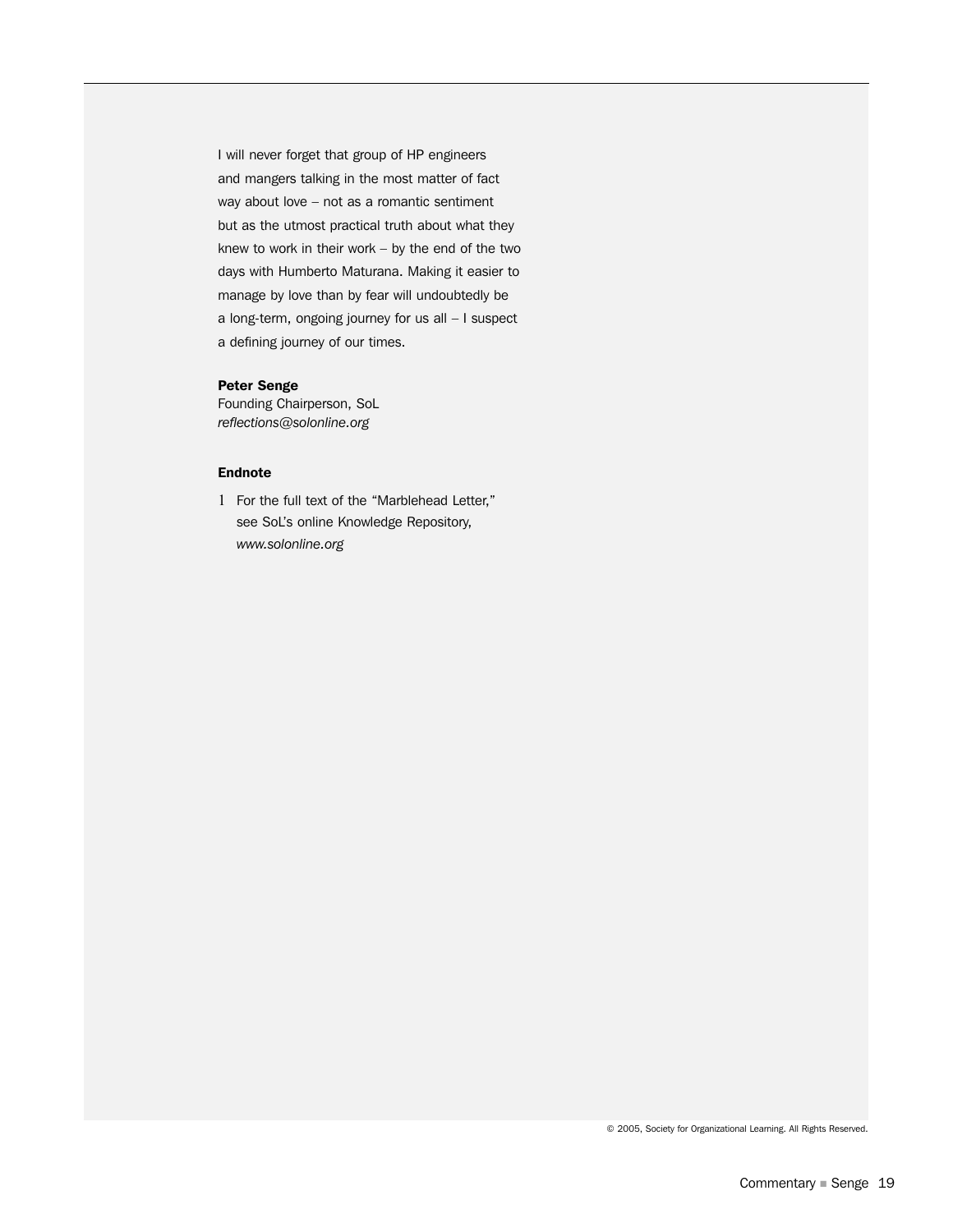# Group Magic: An Inquiry into Experiences of Collective Resonance

By Renee A. Levi

*"The human spirit is not measured by the size of the act but by the size of the heart.*"

> — BILLBOARD SIGN PRESIDING OVER GROUND ZERO COMMEMORATION CEREMONY, NEW YORK CITY. SEPTEMBER 11, 2002



Renee A. Levi

We are at a crossroads in human evolution. We have arrived on the doorstep of the 21st century in great global disarray. Anxiety, hate, terrorism, and war are the pervasive themes of our time. We live in fear, and our relationships with one another reflect this under-

current. We mistrust others in personal dealings and group dialogues on important issues affecting our collective future are marked by skepticism and competition for perceived scarce resources. Our media captures and magnifies it all – every unsettling detail – live and 24/7. This is dissonance: collective dissonance.

Even so, occurrences of resonance between individuals and within groups happen every day in situations in which people come together and experience intimacy and bonding, a felt sense of being in the flow or transcending, personal transformation, and sometimes the satisfaction of accomplishing extraordinary things.

This is group magic and these are the experiences that inform a phenomenological study I recently completed as part of my doctoral work in organizational systems. They are extraordinary but they are also ordinary because they happen every day in all kinds of contexts to ordinary people. They are difficult to describe, but we know when they have occurred. It is in the space between us, beyond the level of intellectual exchange, and felt in a different way than as a meeting of the minds. It *is* a meeting, but one of a different sort: it is a meeting of hearts, of souls, of energies, and memories, and although it exists in the realm of physical space and time, it may reflect a dimension beyond the immediate interaction.

Collective resonance experiences occur more frequently than we may know. They do not sell newspapers and therefore may go unnoticed in the course of a busy life, but they need to be brought to light, to be better understood because they serve as guideposts pointing to ways of working and living together that sustain human life and spirit rather than destroy it. They are points of light that illuminate the way to a better world than the one with which we entered this century and they need to be told in the voices of the individuals who experienced them.

*Group Magic: An Inquiry Into Experiences of Collective Resonance* gathers and interprets such experiences. In it I explore the broad range of contexts in which people report experiencing this phenomenon and the many levels of connection associated with it: energetic, physical, emotional, and spiritual as well as intellectual. I discovered, talking with athletes, soldiers, dancers, educators and students, construction workers, singers, police officers, corporate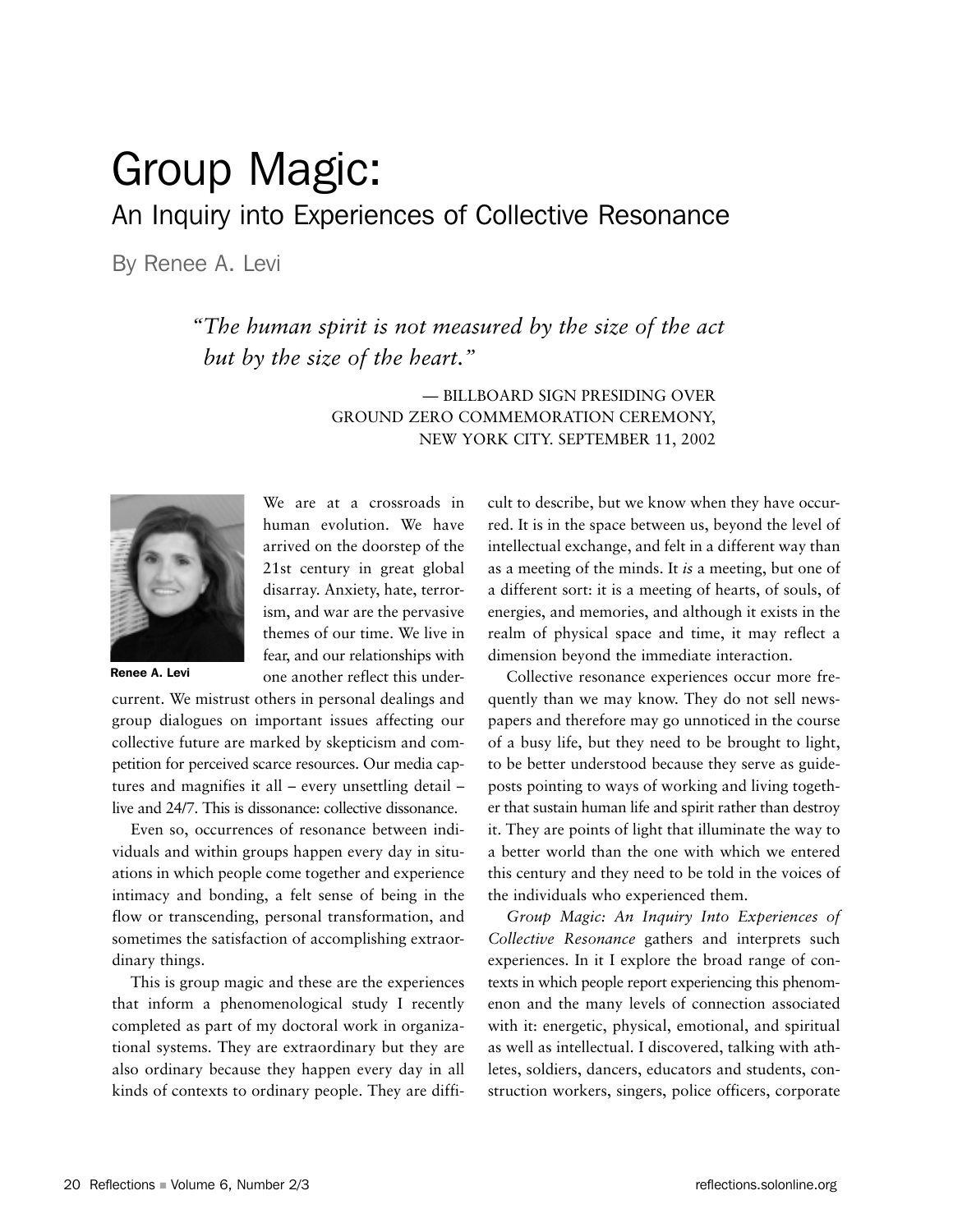executives, weekend fishermen, and many others what the experience of collective resonance feels like, what they believe shifted their group into resonance, how significant the experience was for their life or work, and whether a similar sense recurred during the remembering and retelling of their stories.

Bringing this information to light is important, I believe, for two main reasons. First, by having access to examples of collective resonance, readers of the study may be able to recall similar encounters in their own lives, raising awareness that it is available to us all and that its effects can be transformative. I also believe that increasing conscious recognition of felt experience actually amplifies the positive energy field around and between human beings and can affect decisions leading to right action in the world.

Second, by understanding the components of such experiences, tools and methods can be created to help design and facilitate groups in ways that enhance the possibility of the emergence of resonance, again in service of decision-making that moves our societies forward, but also for the intrinsic satisfaction and joy that can heal the wounds already inflicted by a dissonant age.

Collective resonance is, by my definition, *a felt sense of energy, rhythm, or intuitive knowing that occurs in a group of human beings and positively affects the way they interact toward a common purpose.* The word resonance means "re-sound," indicating a flow of vibration between two things, in this case two or more people. In psychology the word *resonance* has been used to describe empathy between human beings. In the spiritual realm, particularly in the Eastern traditions, it refers to the sense of oneness with the universe that is the goal of meditative practices. In this study, however, the physical level of connection through vibrational interchange was the focus and suggested the use of the word *resonance* in the descriptor, *collective resonance*. It is a level that operates constantly when human beings interact in the same space, whether or not they are communicating verbally. It is based on the laws of physics, that vibrating bodies – in this case, human beings – transmit and receive sound

waves that impact one another. When waves of similar enough frequency interact, they can entrain or become one wave with greater amplitude.

Informed by these concepts, I interviewed 34 people from 32 group situations identified as resonant. I wanted to include the broadest possible range of experience and participant characteristics to determine what commonalities existed in the elements of experience, that is, how, precisely, it was felt, what shifted groups into resonance, how significant it was deemed to be, and whether a similar sense recurred during the interview itself. The hourlong interviews were conducted using five core questions and were audiotaped, transcribed, and analyzed using phenomenological and participant observation methodologies common in human science research. The study was partially funded by the Collective Wisdom Initiative of the Fetzer Institute.

Despite the diversity of participants and their group contexts, surprisingly common threads of experience were discovered (Figure 1). Asked to remember and recount the situation and how it felt to them, more than two-thirds of the people interviewed mentioned six things:

- a very definite felt sensation in the body, primarily in the upper torso or heart area and secondarily in the eyes, often associated with recognition of greater clarity or comprehension;
- a dynamic aspect to the experience characterized by movement, rhythm, or a sense of flow;
- the involvement of emotion, primarily joy, appreciation, compassion, and love;
- a strong sense of connection to others in the group through discovery of commonalities and to the group through a feeling of belonging;
- an experience of shift in personal or collective boundaries that affected perception of self, of the group, or self within the group; and
- a feeling of high energy in the room described in various ways including aliveness, excitement, heightened senses, and surges of personal power or strength.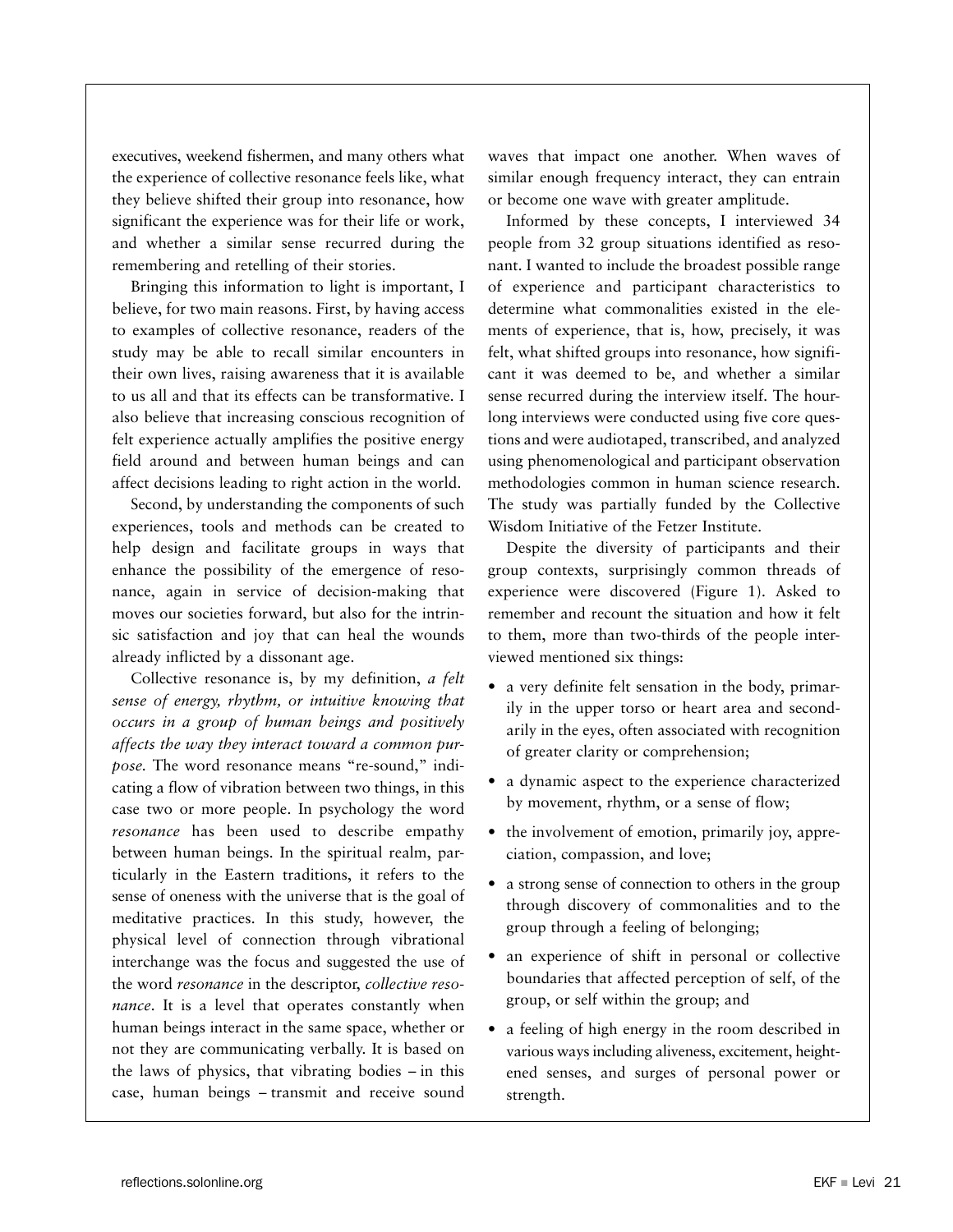

Another four elements that characterized the experience of collective resonance for one-third to twothirds of the interviewees were

- an awareness that physical touching or close physical proximity of the people (spontaneously or deliberately created) was present during the experience;
- a shift from intellectual, cognitive, and brain-centered thinking to reliance on physical, intuitive, or spiritual sources of information to experience collective resonance;
- a profound connection with self occurred and was mentioned in many ways such as realization of personal gifts or talents, important insights, and healing;
- a feeling of calm, groundedness, or relaxation was reported, sometimes in the midst of highly charged or dangerous situations.

Finally, four additional aspects of collective resonance experiences were mentioned by one-third of the study's participants. These were

- a distinct sense that they had experienced an altered state of consciousness, often described as a lost awareness of time passing but also creatively expressed as being "in a bubble," surreal, an immersion, a spell, or being "in the zone";
- acknowledgment of an energy field around or weaving through the group that held it together and required, for some, either letting go of control to relax into the experience, a conscious intention to hold the space, a willingness to suspend judgment of what is or is not reality, or a shift from outer to inner orientation;
- recognition of a spiritual force or source, described in various ways such as nature, God, or Other, even though the vast majority of group contexts were not traditionally religious in nature; and
- an awareness that they were fully and totally present, engaged, and in the moment during the experience, unaware of distractions of any kind.

Having gained an understanding of what collective resonance feels like, I wanted to know what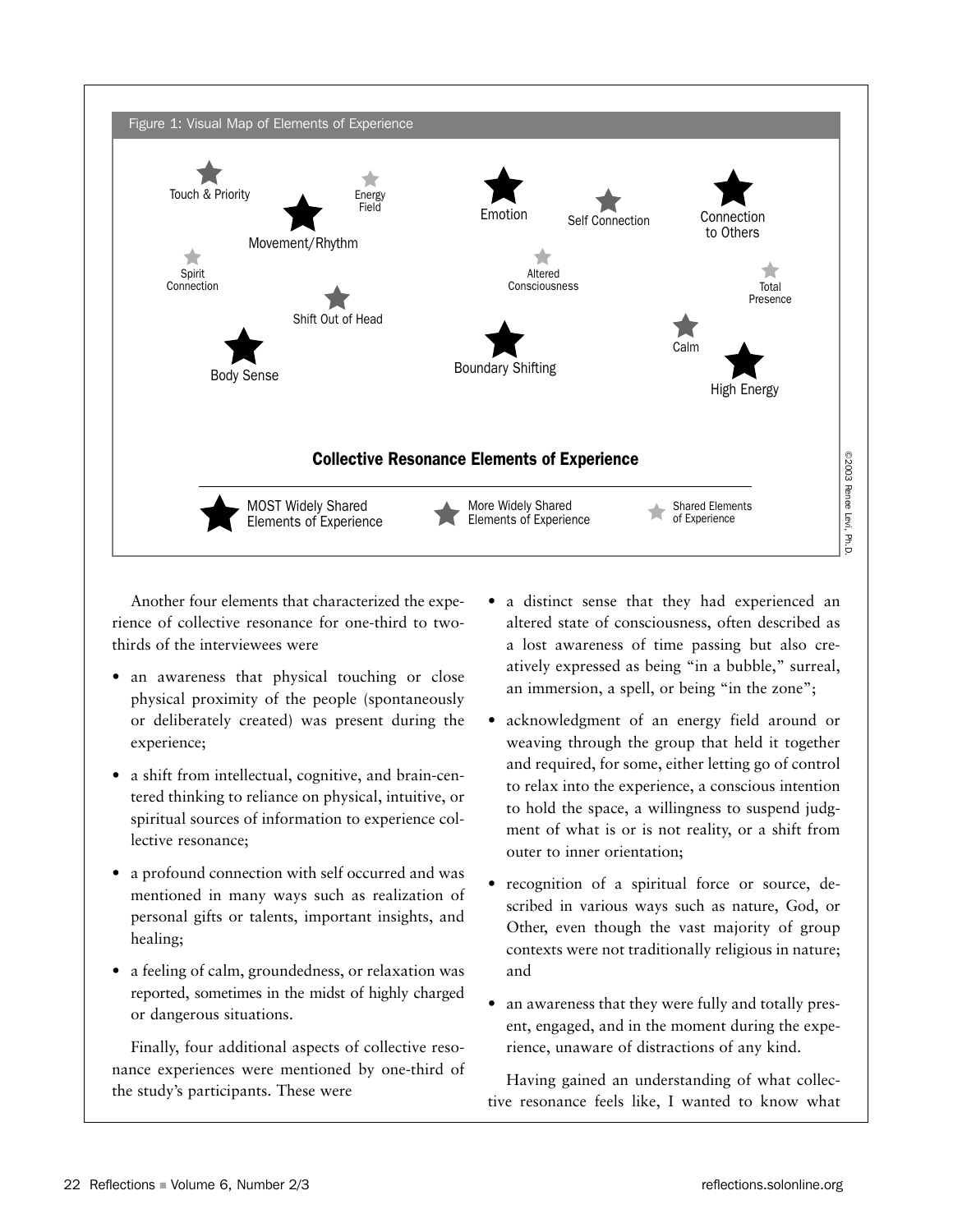things shifted groups into resonance; in other words, what were the behaviors, events, or other occurrences people remembered as having changed the character of the group? This is important to know when considering the applicability of these factors to group situations in which collective resonance is desired (Figure 2).

Nine factors were widely identified from this inquiry. Two, vulnerability and silence, were shared by considerably more than two-thirds of all interviewees despite their very different situations. A sense of being vulnerable, either personally or as a group, was the most widely shared shifting factor. Many ways of feeling vulnerable were expressed. Personal vulnerability in the form of self-revelation, an approach of openness in new situations, not having an answer, not knowing what to do, or fatigue or illness were mentioned frequently. Feeling vulnerable as a group due to difficult times or conditions or disaster situations was also mentioned as influential in shifting groups into resonance. All shared the theme of feeling that they had less control of the situation than usual.



Silence, the second most widely mentioned shifting factor, was described as a pause in the action, a time that allowed individuals to connect with one another and with themselves, a space to "hear" other sources of information, and as a collectively felt necessary next step in the group's process.

Half of the participants in this study identified the use of story or storytelling in the group as influencing emerging collective resonance. The stories were of a personal nature and revealed aspects of the individual. This was reported as significant in establishing the close bonds that were created. Another shifting factor that half of the interviewees mentioned was the importance of the physical place or energetic space that held the group during resonance. Aspects of the physical space that were identified were its historical significance, its layout, its aesthetic beauty, or its location in natural settings. Ritual or intention were also mentioned as conscious activities that altered the energetic space resonance emerged in.

An observation by more than one-third of the study participants was a sense of the collective "boundary" contracting, either literally or metaphorically, enough to provide a kind of container that held the experience. Some collective boundaries that were mentioned were walls of fog, walls of a room, or a circle made by people standing close together with their arms around each other.

More obviously, perhaps, was the role of a shared group purpose, goal, or intention to a group's shift into resonance. In some groups there was a specific task to accomplish that served as its goal; in others, a shared desire such as wanting to know one another better, learning something together, or a commitment to having fun were the common threads.

Telling the truth, to oneself and to the group, was identified as a significant source of group shift. The content of the truth was less important than the perception that group members were being honest with themselves and courageous enough to voice their truth in the group. A sense that the group was safe enough to allow for this was a prerequisite in these situations. One person's example of truth-telling in a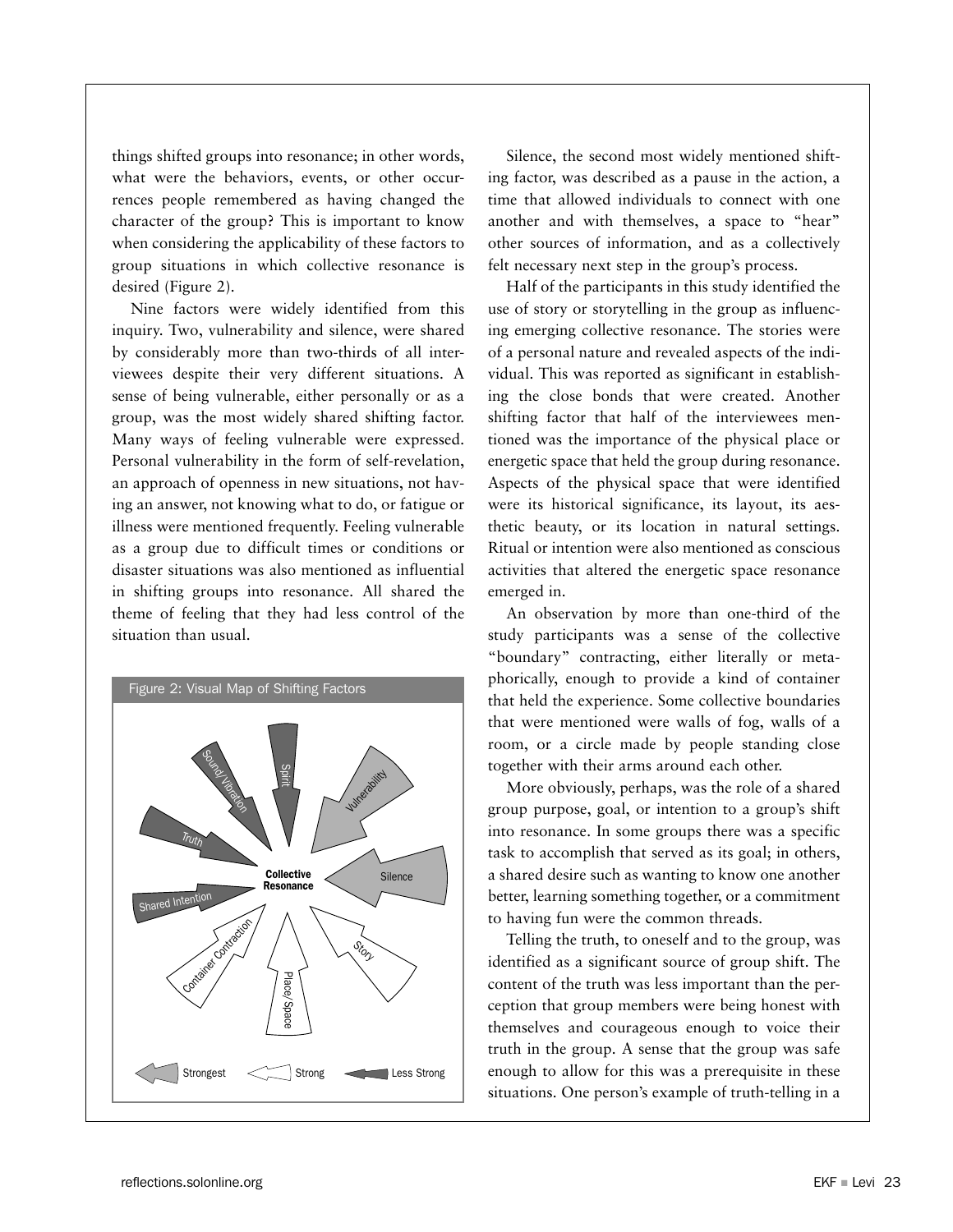group was sometimes enough to give others permission to follow suit and this in itself was identified as a shifting factor.

In a third of the group contexts, sound and vibration were recognized as shifting factors. These appeared in the form of music, singing, physical movement causing vibrations in the surrounding air, and the subtle gradations of the human voice in speech. One woman used the sonic abilities of dolphins to enhance emotional healing in groups in the water.

Finally, although a felt sense of connection to spirit was identified as an element of the experience of collective resonance, spirit was also acknowledged as a shifting factor. In other words, an outside force or higher being was reported to have entered the group and affected it, according to one-third of the study's participants. Again, only three of the group situations were religious in the traditional sense.

After learning about what collective resonance feels like and what causes it to emerge, I was curious to know what impact it had on the individual. This, for me, was an important indicator of the usefulness of further research and application in this arena. A large majority of my interviewees indicated that their experience of collective resonance was highly significant in changing their lives, their work, their relationships, and themselves. Some described it as transformational overall.

Finally, and of great interest to me, was the discovery that in 30 of the 32 interviews, participants reported that they felt the same physical, emotional, psychological, and energetic feelings return during the interview as they had originally experienced. This was confirmed by the changes that I observed in their physical selves, such as tears, animation, gestures, and silences. Many realized and revealed that they were saddened by the lack of such experiences in their current lives or were missing the people with whom they had become so connected. I think this finding has significant potential for further exploration.

Having collected and assembled the many themes that illuminate the experience of collective reso-

nance, I sat, for a time, with them like puzzle pieces wanting to be made whole. Although the goal of a phenomenological study is to map the constructs of experience, there were lingering questions for me, mainly about how the reported felt sense of resonance related to the physical laws of rhythm entrainment. Was it possible that sound waves emanating from human beings in close proximity and in certain situations rhythmically entrain and amplify, creating a physical field between them that feels satisfactory and allows them to move together toward achieving goals? Might these fields be interacting with other, larger fields in the universe? To my knowledge, this has not been proposed before in the context of groups, although brain-heart entrainment in the same individual has been documented, as have the effects of one person's heartbeat on another's brain waves (Childre & Martin, 1999; Lynch, 2000). Nearly all of my interviewees felt physical body sensation and more than two-thirds of them felt it in the heart or upper torso area, the location of the largest vibrating organ in the body. What were the participants in my study saying about the kinds of situations in which resonance can occur and what, specifically, were the conditions likely causing it?

The themes from this study offer clues. In addition to physical sensation, many people mentioned a profound connection with themselves and with others stemming from vulnerability of some kind. They reported that they felt a sense of individual and collective boundary movement. They also agreed that truth and honesty in an atmosphere of safety, often communicated in story form, were conditions of resonance. Silence, as a space in which a different kind of knowing can occur, was a pervasive theme. Taken together, I think these themes point to a very real getting in touch with what is true for the individual, an experience of authenticity simultaneous with a sense of connecting with others through reflection of themselves in their stories. Perhaps these are important clues to discovering how human wavelengths become "similar" enough in frequency to entrain.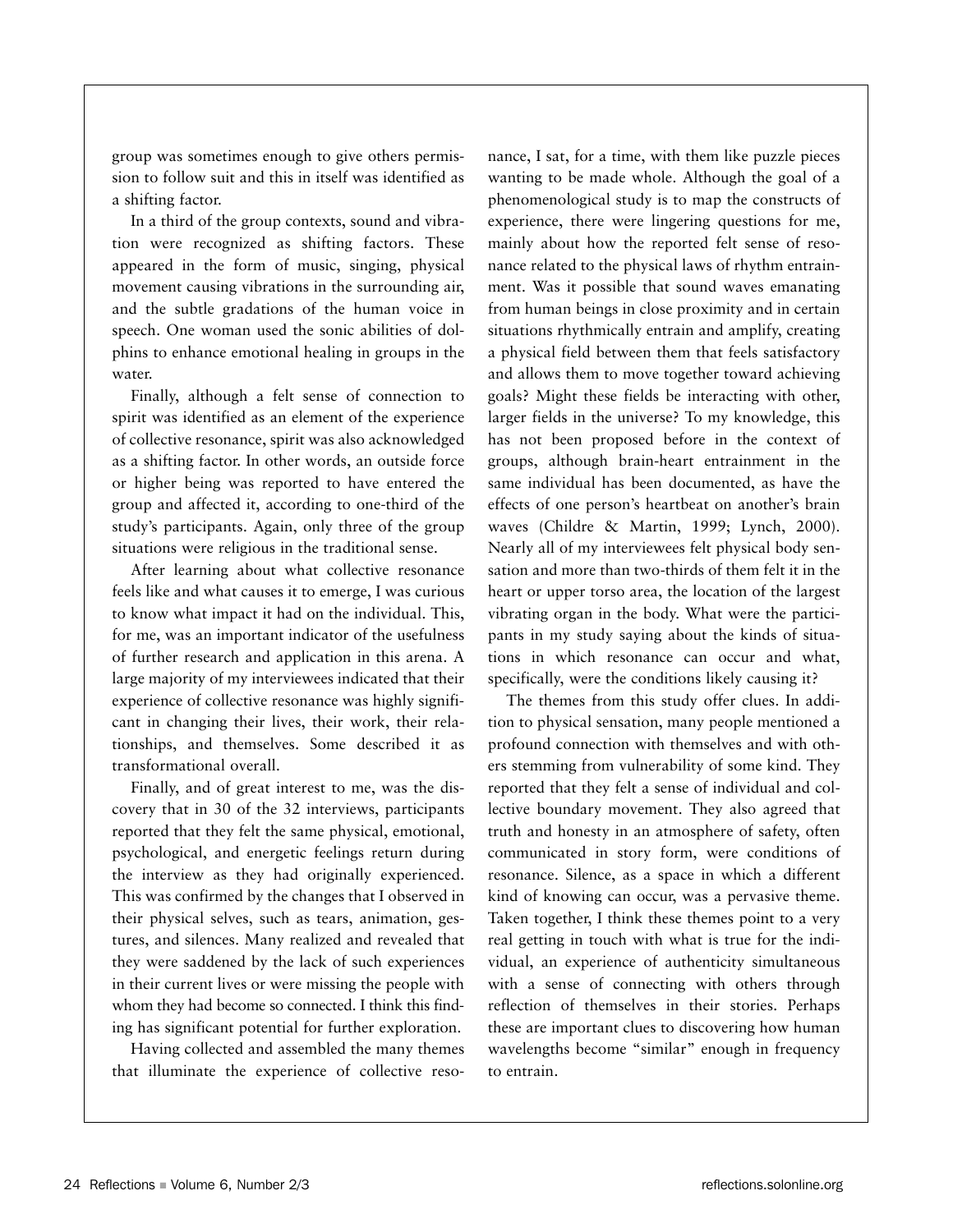

It may be that as human beings become more authentic, more deeply in touch with themselves and what they believe, and display behaviors that express this, that their energy fields change. In physics, fundamental frequency – the frequency at which an object most naturally vibrates – allows for the most efficient use of energy. Human beings, too, as vibrating bodies, have fundamental frequencies. In meditation, for example, it is thought to be the entraining of the mind and heart to the natural rhythm of the person's breathing that helps reduce stress and anxiety and leads to cardiac and overall physical health (Childre & Martin, 1999). Perhaps getting in touch with and articulating one's own truth through participation with others in various ways can also affect the waves emanating from a person and alter their electromagnetic field. As one participant, a massage therapist, told me,

It's about speaking the truth. And when you hear the truth, you relax. And if somebody says something to you and it doesn't feel like the truth to you, whether it's conscious or unconscious, you say, "We're not on the same playing field here."

If several people undergo this shift simultaneously, such as in occurrences of collective resonance, how might the wavelengths affect one another? In rhythm entrainment, wavelengths of similar frequency merge into a single wave and amplify. Could this be the felt sense of an energy field, an altered consciousness, palpable high energy, or the distinct sense of rhythm and movement reported by many of my study's participants? In the emotional realm, could the widely shared reports of connection to others in the group in the form of feelings of belonging, common humanity, and even love be another manifestation of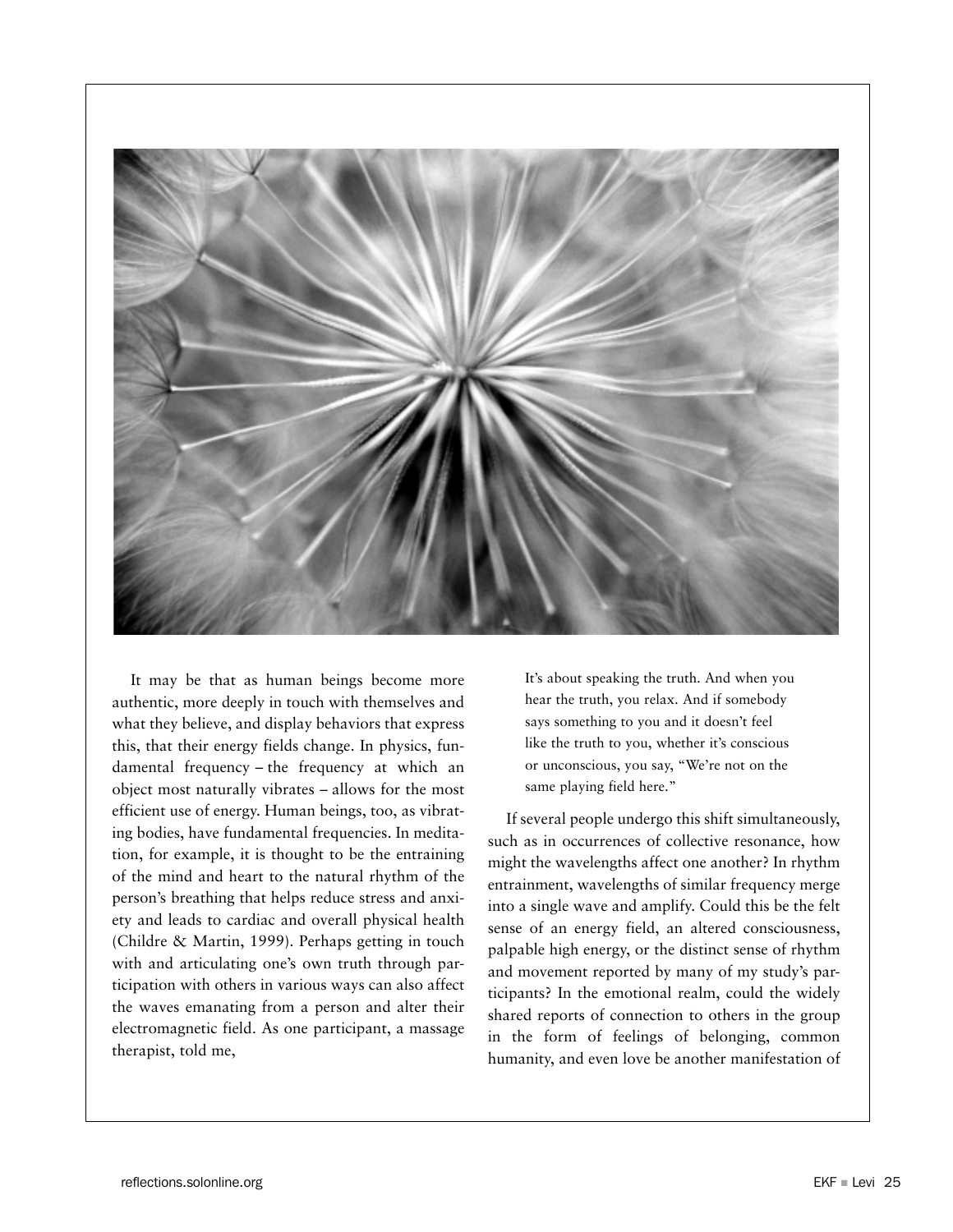the entrained energy waves? Is it possible, further, that mention of spirituality, especially in the secular realm in which most of the experiences described in this study occurred, or a sense of connection to outside forces, nature, or the universe may also be a form of entrainment of the group with larger collectives?

How is collective resonance different from groupthink, a phenomenon in which the buzz in a group can lead to acts of violence and war? What prevents the tilting of the balance toward evil? There is one major difference that I believe is perhaps the essential element of collective resonance experiences, and this is the deep, self-connection that occurs alongside the bonding with others, grounded in personal truth and authentic expression. In examples of groupthink – that is, cults, gangs, terrorist organizations, and nationalistic movements that profess superiority of themselves over others – the bond between people usually involves what I would call a "third party" to the experience: an ideology, a perceived enemy, a common cause, an idealized leader. As individuals connect around this third party, potential for evil emerges.

In collective resonance there is no third party, necessarily, around which the bonding occurs. The connection, instead, is through the self, through internal authenticity and truth-telling, which influences physiological and energetic processes and ultimately entrainment with others who are doing the same. Although there may be a specific collective purpose, it is the inner component in collective resonance, indeed the key component, that shifts the individual and the group into resonance and possibly affects the group's connection with still larger forces. This connection, then, can propel the group toward its goals, sometimes enabling them to achieve extraordinary things.

In closing, I would like to comment on why this study is important and what some avenues for further exploration might be. I believe that knowledge of the physical ways human beings are fundamentally connected can accelerate progress toward collaborations toward common human goals, complementing the many intellectual efforts to the same end. I believe that collective resonance is healthy for individuals, organizations, and whole societal systems on a physical level as well as a behavioral one. I also believe that the integration of many kinds of knowing fuses perceived opposites – East and West, male and female, mind and heart, science and spirituality, contemporary and indigenous cultures, and others. Balance and wholeness are fundamentals of all healthy systems and essential to successful functioning in all spheres.

Finally, where might we go from here? Physiological validation of the theory of rhythm entrainment between people in groups seems important for those inclined toward scientific proof. Monitoring heart activity during group work designed with collective resonance principles is being explored at this time. Also, it seems important to know if collective resonance can occur at a distance, especially as we move toward ways of interacting, enabled by technology, that take human beings further and further apart physically.

The conscious convening of groups using practices that enable resonance to emerge is another important application of the information uncovered in this study. Using storytelling formats, incorporating questions that invite honesty and self connection, providing opportunities for relationship-building through seeing oneself mirrored in others, attending to the place or space in which groups convene, taking time for silence as well as dialogue or action, being clear about collective expectations or group purpose, incorporating sound and vibration into the gathering, and attempting to create emotional safety in the group are some ways to craft environments that cultivate collective resonance.

Have we been focused for too long on "figuring out" fundamental problems that plague our world and on analyzing how we might live together in peace and prosperity? Maybe the direct, aggressive, laser-like approach can be complemented by "relaxing into" the intricate web of physical connection that surrounds and enfolds us, a level of connection that only needs to be sensed, intuited, felt, and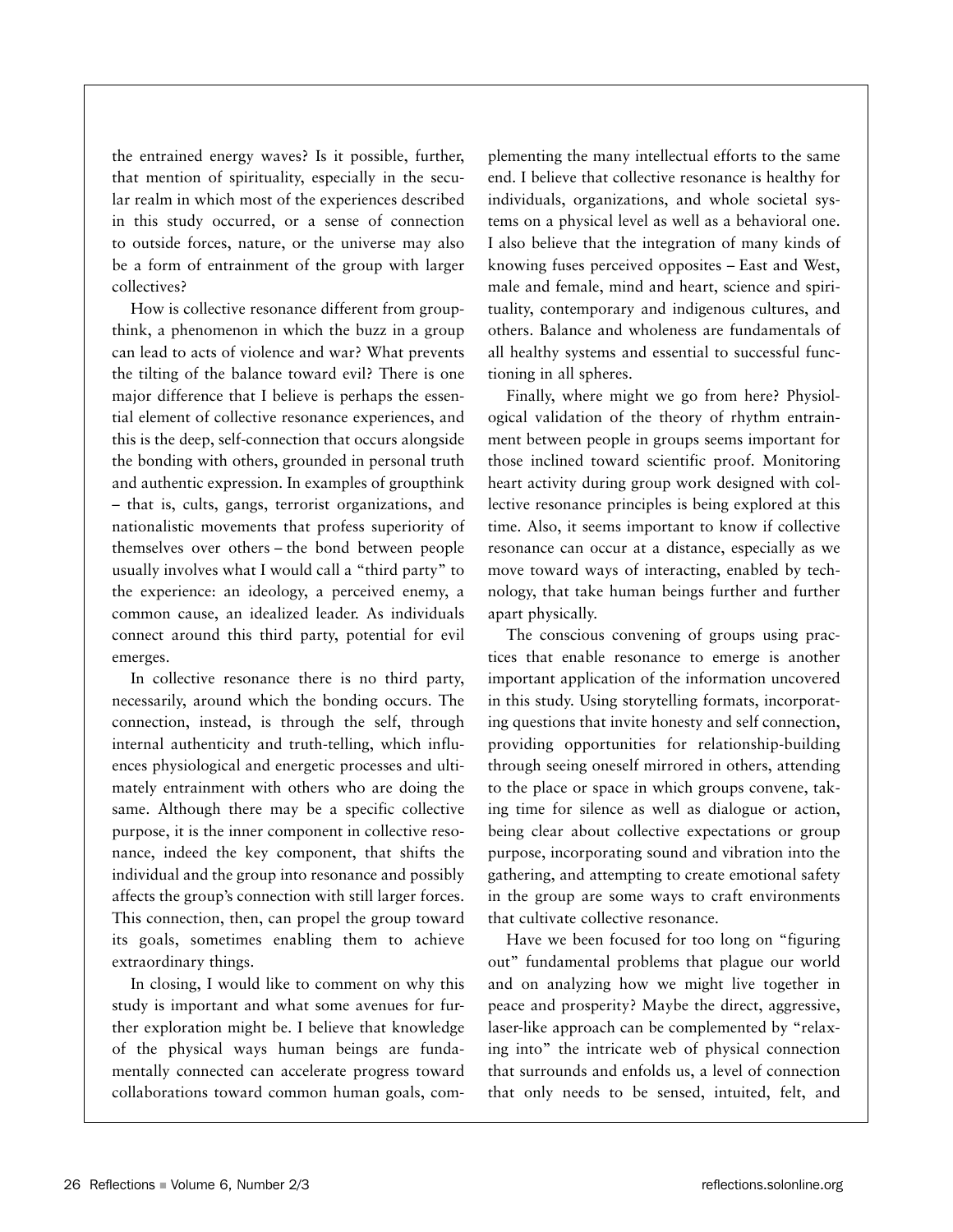accepted instead of actively produced by discussion, negotiation, compromise, and agreement.

Can we feel it? Our challenge is to let go and receive, to be as well as do. For all the good things our doing has provided, the mystery and the magic that are life need to be remembered. I believe that awareness is always the first step toward change. The voices from this study help to make us aware of the physical web of connection that can inform our evolution toward the future we desire.

## References

Childre, D., & Martin, H. 1999. *The Heartmath Solution.*  San Francisco: Harper San Francisco.

Lynch, J. 2000. *A Cry Unheard.* Baltimore: Bancroft Press.

#### ABOUT THE AUTHOR

Renee A. Levi is director of The Resonance Project, a not-for-profit organization created to further research into and application of Collective Resonance. She is also principal of Resonance Consulting, an organization development practice dedicated to individual and organizational transformation. Renee is a research member of SoL and is working on a book called *Group Magic*.

*rlevi@resonanceproject.org www.resonanceproject.org*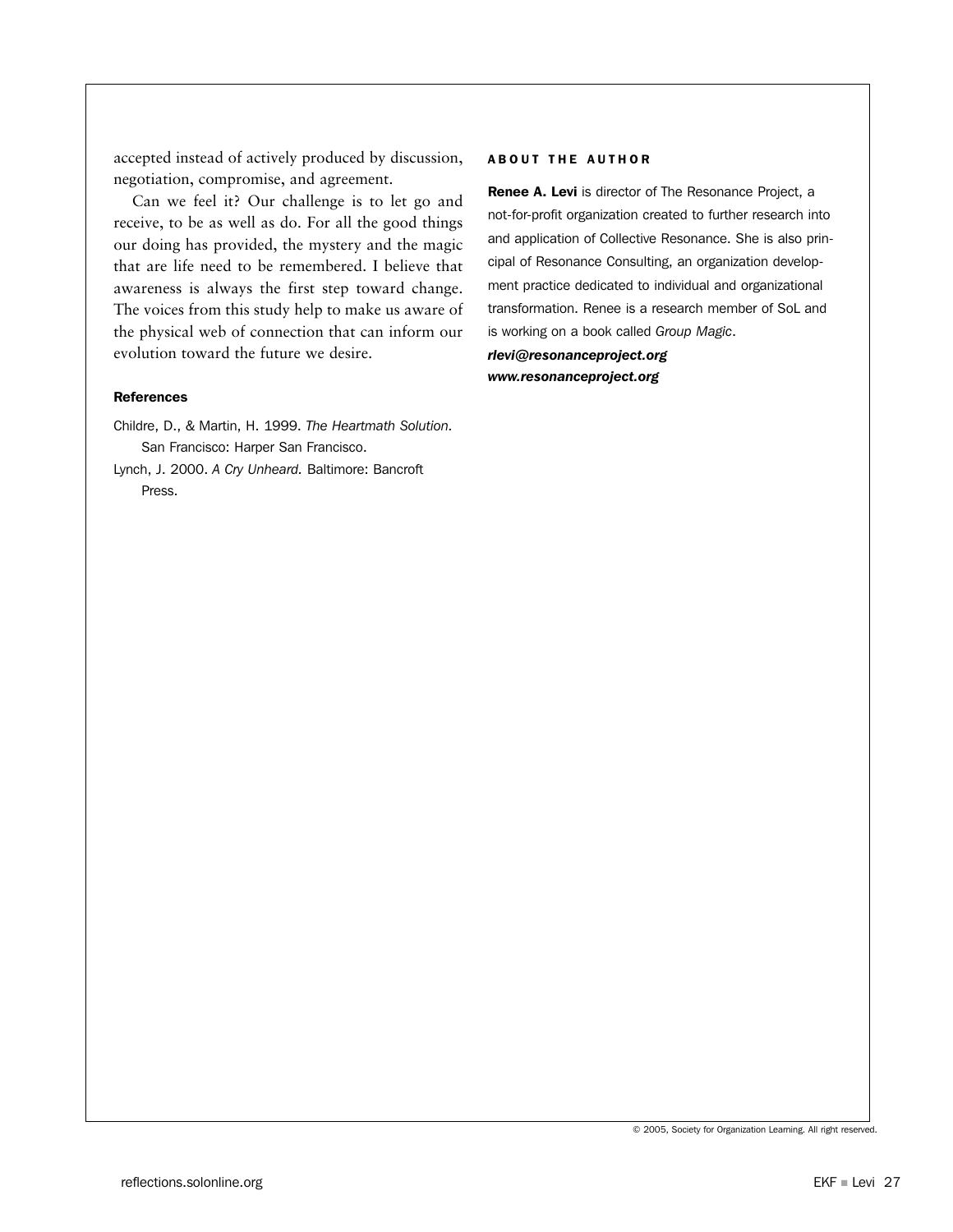## The Shadow Core Group

Who Really Matters: The Core Group Theory of Power, Privilege and

Art Kleiner



Margaret Mead's famous quote ("Never forget that a small group of committed people can change the world. In fact, it's the only thing that ever has.") resonates with us because we want to believe it's true. In fact, it's a partial truth. Small groups of committed people are (probably) the

Art Kleiner

only thing that has changed the world for the better.

 But how do you organize such a small group? I came up against that question several times during the past decade. Once when putting together the fieldbook *The Dance of Change* (with Peter Senge, Charlotte Roberts, Rick Ross, George Roth, and Bryan Smith); once when working with Dialogos; and once when preparing my own book *Who Really Matters.* In all three circumstances, it was clear that long-lasting organic change could only take place when it was championed by a small "pilot group" that gradually got

**A** re you aware how dangerous<br>it is to talk about this?" The<br>speaker was a Dutch cor-<br>porate executive, a member of an re you aware how dangerous it is to talk about this?" The speaker was a Dutch coraudience at a talk I gave in Maastricht. He had put his finger on the heart of the Core Group dilemma. In most organizations, open conversation about the Core Group is taboo, and for good reason. It triggers deeply emotional feelings about privilege, power, and rank.

And yet, having become aware of the Core Group's impact, how can you ignore it? People seriously trying to influence an organization can only be effective if they understand how the Core Group's priorities are perceived, and how those perceptions differ from the Core Group's actual intentions. That means

**Success** 

Doubleday, 2003

bigger, a kind of "macrocosmic 'we'" that took on the challenge of making the organization around itself better.

 Here is the chapter from *Who Really Matters* in which I laid out a rationale for starting and maintaining such a group. To understand it, you need a quick introduction to my definition of Core Group: the people whose perceived needs and priorities drive the decisions made by everyone in an organization, at least in aggregate. The Core Group is not necessarily the people at the top of the hierarchy (though it often includes some of them). It's the people who are regarded as important, either because they control key resources, they make key decisions, they oversee some critical bottleneck or gate, or they have the kind of integrity that makes everyone want to follow them.

 I still believe that small groups of people can effectively change organizations. ("In fact, it's the only thing that ever has.") But the small groups have to know what they're doing. This chapter provides a start.

*— Art Kleiner*

Earth are we supposed to accomplish *that?* 

There *are* ways to do it, even when you're not in the Core Group yourself. It takes a certain finesse, a fair amount of relationship and reputation equity, a willingness to experiment, and an awareness of the limits of appropriate experimentation. Most of all, it takes the kind of time and commitment that people generally do not invest in organizations unless they see their future bound up with them. That combination – dispassion plus time plus commitment – is so counterintuitive that those who intervene to change organizations, whether from the inside or outside, have to learn to create it practically from scratch.

Here, then, before anything else,



raising awareness of "who really matters" dispassionately, without triggering a backlash of resentment, mistrust, vulnerability or fear, either from Core Group members or from others on their behalf. How on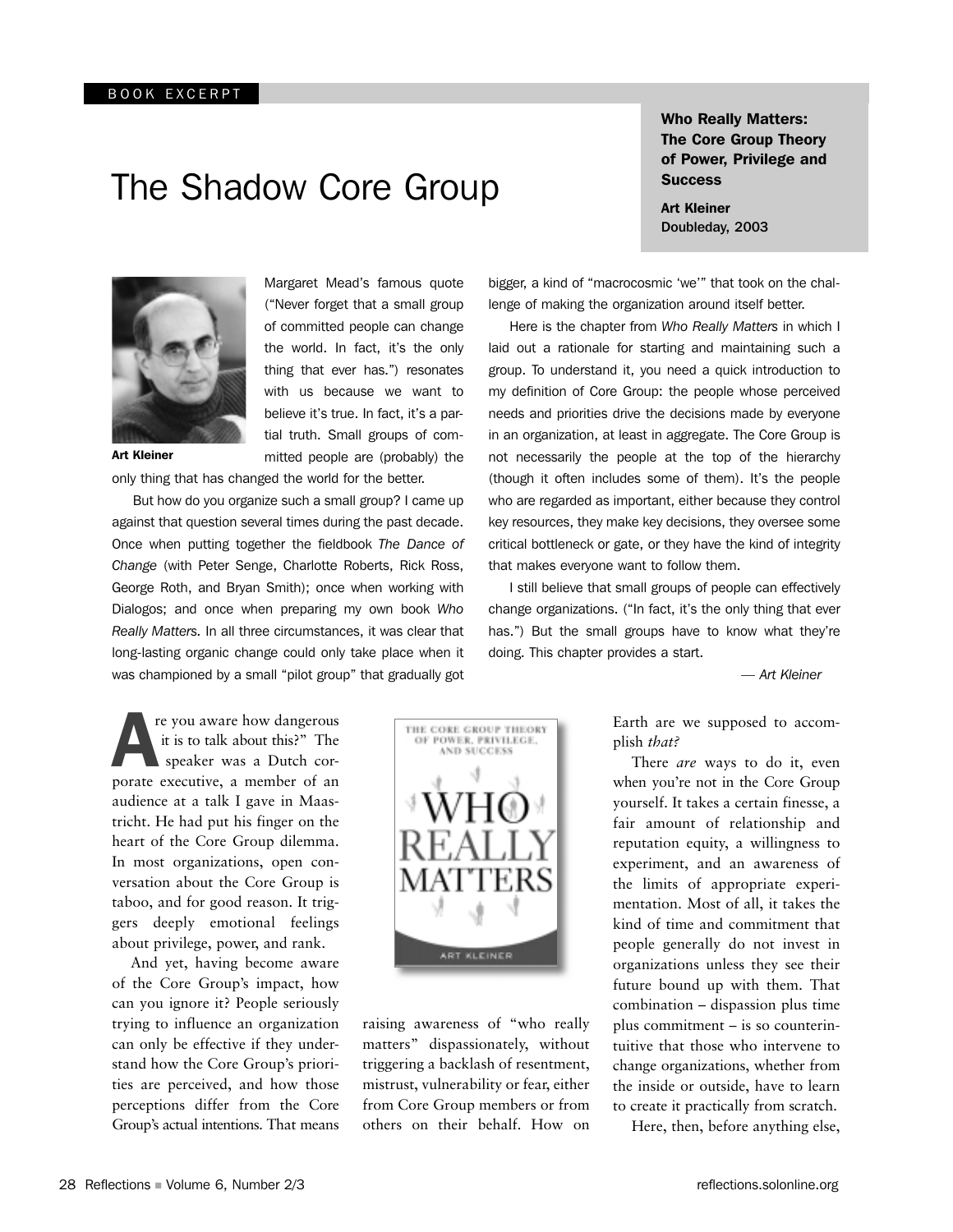is a list of what *not* to do, based on the unfortunate experiences of those who have followed their intuition as a guide:

• *Do not try to bully the organization's Core Group into improvement.* For example, do not loudly and angrily go to your bosses and say: "Aren't you ashamed of the way this organization excludes some people? Why haven't you done anything about this?" They would probably just look at you, shake their heads in disbelief, and make a note never to let you into their offices again.

• *Do not adopt a passiveaggressive campaign.* Do not talk behind the Core Group's back about the abuses they engender, or try to "punish" them in subtle or indirect ways. For instance, don't say anything about the Core Group to others unless you would also say it to them directly. Some people do this kind of thing, almost despite themselves, as a passive-aggressive way of maintaining their selfrespect. But it has the effect of not just insulting the Core Group, but yourself and everyone else in the organization as well.

• *Do not put yourself down as a way to curry favor or influence with the Core Group – or with the rest of the organization.* At best, this turns you into a Core Group Enabler, and sets you up to be exploited by the organization. At worst, it marks you as a mediocre courtier in a democratic civilization. Flattery and sycophancy are games that have been honed through centuries of play in monarchies and empires; playing them well requires a level of skill and experience that (with any luck) is beyond the typical 21st-Century individual except, perhaps, Stanley Bing.

• *Do not put your hopes on a "Skunk Works" or other innovative operation buried within the organization and shielded from above.* Conventional wisdom says that if you want to innovate from within, "don't ask permission – ask forgiveness." But Core Groups don't work that way. Every organization has its share of wonderfully innovative projects that achieved remarkable results, and in some cases saved the company, but failed to influence the rest of the company *or* to provide sufficient recognition or reward for the people involved (at least by their standards). Three prominent examples: the Ford Taurus, whose launch leader, Lew Veraldi, was repudiated by his bosses at Ford; the innovative Topeka dog food factory, whose organizers Lyman Ketchum and Ed Dulworth were pushed out of the parent company General Foods; and the Apple Macintosh, whose creator, Steve Jobs, was forced out of the company he had founded in the 1980s. Only Jobs recouped, and that was after watching Apple fail without him and creating dramatic success elsewhere (with Pixar).

There is a usually an unspoken understanding that the strange, heretical practices of the Skunk Works won't leak out to contaminate the rest of the organization. Trouble ensues when the countercultural leaders of the Skunk Works start to believe the stories of their own success. They convince themselves that their terrific results and innovative methods will allow them to transcend the agreement they made; and if not, then the rest of the organization obviously just doesn't "get it." When the Skunk Works leaders find themselves frozen without support by Core Group members, or locked out of advancement or promotion elsewhere, their frustration takes on a life of its own. It can poison the rest of their careers – and the Skunk Works' future as well.

• *Don't start a revolution.* You may be wondering, why not just replace the Core Group wholesale? That's what incoming CEOs sometimes do. I suppose it's possible that another group could do it as well, perhaps through a stock repurchase. But a revolution, besides being immeasurably disruptive to ongoing business, merely substitutes one Core Group for another. It wouldn't change the structure of the organization, and maybe not even the Core Group dynamics, unless it also seriously changes the thinking of the Core Group members and the people around them.

What then *do* you do? In answering that question, I'm influenced by the ongoing experimentation and thinking of a group of people associated with the Dialogos organization in Cambridge, MA, who have studied and developed the art of intervention in living systems: William Isaacs, Peter Garrett, Robert Hanig, Kelvy Bird, Skip Griffin, Glennifer Gillespie, Ian Yolles, the Reverend Jeffrey Brown, David Kantor, and others. I've learned that intervention in a complex system is a kind of art form in itself: the art of crafting legitimacy for a set of new ideas.

Before you even begin: who is intervening with you, and for what purpose are you all taking this trouble? Why do you want to change the organization in the first place? If you succeed, what will that get you? What difference will it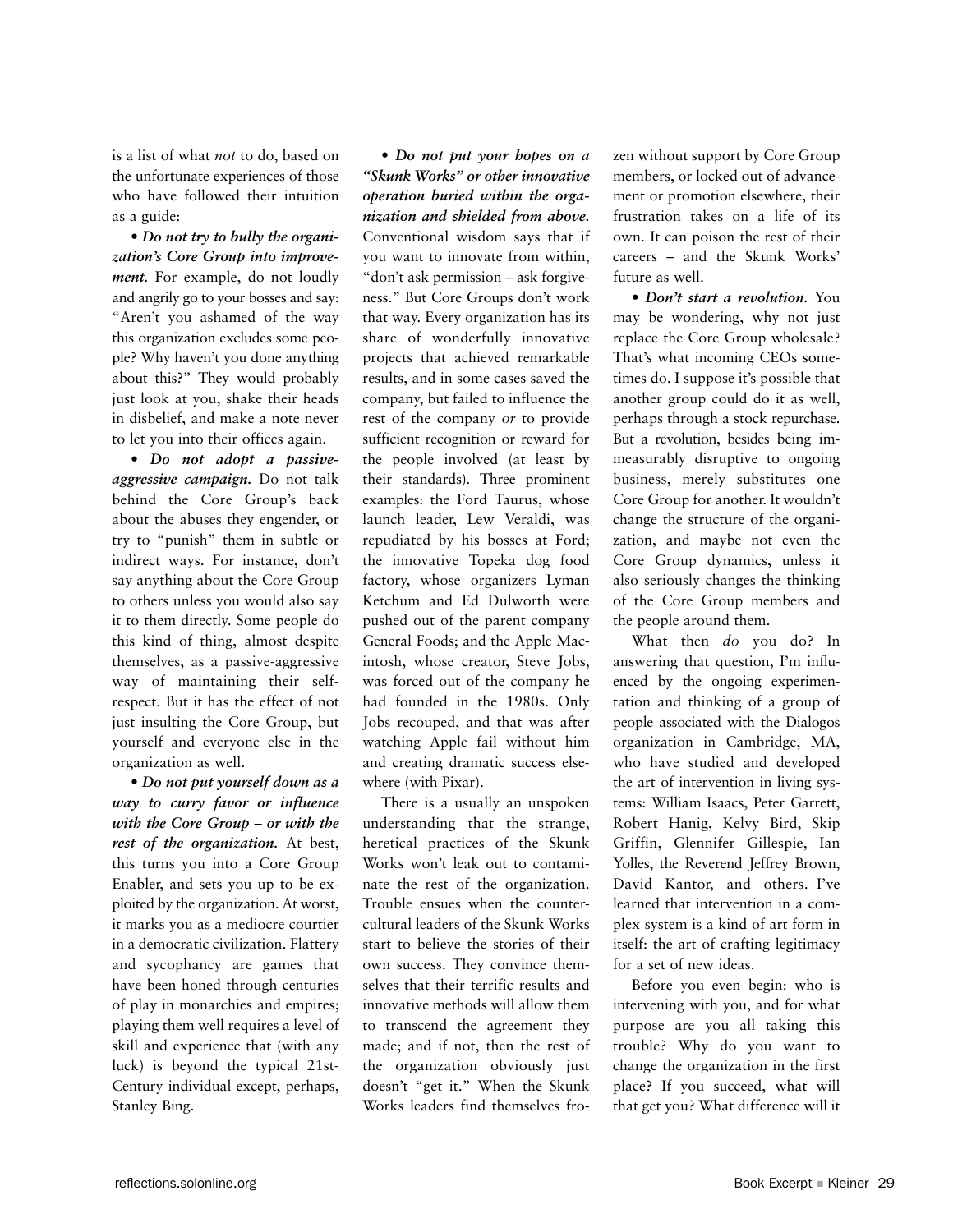make – to you, the organization, and the rest of the world? How will you know when you're getting close? And what will it look like, in your imagination, when you're done?

Without at least preliminary, heartfelt answers to those questions, it's hardly worth starting. For this is a significant undertaking. It involves a campaign on the organizational level, intensive mutual exploration on the team level, and courageous internal efforts to reach a level of maturity within yourself. It is intensely personal, but it cannot be done alone; ultimately, it will involve everyone in the organization. It will take time and concentration, but you will have to "do your job" at the same time, and you may never get rewarded or even recognized for this. The payoff is in the changes that it produces within yourself.

Furthermore, there's no recipe for conducting this kind of intervention. On one hand you'd probably want to build up some equity, in the quality of your reputation and relationships and skills, before embarking. On the other hand, conducting this kind of work, with as much presence of mind as you can muster, is as good a way as any to begin building equity. Your strategy depends on the quality of the organization, and the quality of your own persona and the team you are working with. It's not something to tackle lightly. And yet it should be tackled lightheartedly. Once you get started in something larger than yourself or your own career, your fear will be tempered by fascination.

Probably the best way to begin is to convene an informal team of compatriots who feel the same way you do – a shadow Core Group for the organization. I use the word "shadow" here not in the Jungian sense – to imply the repressed, subterranean impulses that are painful or discomfiting – but in the sense of an alternative group without real power, going everywhere that the real Core Group goes, one step behind. The name comes from politics, where people talk about

*It involves a campaign on the organizational level, intensive mutual exploration on the team level, and courageous internal efforts to reach a level of maturity within yourself.*

"shadow governments": the apparatus set up by the party voted out of power in an election, in which they appoint people to "shadow" each of the key posts in the other party's government, and to be prepared with their own opinions and proposals. This keeps them, more or less, in practice as governing entities for the next time they are elected, and a shadow Core Group does the same thing for you and its other members. It helps prepare you all for the time when your ideas become more formally adopted (if they ever do), for the time when you enter the Core Group on a fullfledged basis, or for the dealings that you may ultimately have with the organization in a more authoritative role.

The members of this shadow Core Group may not even work within the company: you may be a small group of outsiders, trying to get (for example) an oil company to act with more environmental consideration. On the other hand, you may include some Core Group members with a vision for the organization that the rest of the Core Group doesn't see. Whoever you are, your success depends on your ability to maintain an authentic care and enthusiasm – an "ownership," if you will – for the unfolding potential of the organization, even though you may never benefit directly as individuals.

The purpose of your shadow Core Group is to raise consciousness – to build a new awareness of the purpose and potential of the organization among Core Group members, decision-makers throughout the organization, and (most importantly of all) yourselves. Because the purpose of the organization is intimately linked with the image that people have of the Core Group and its priorities, that image will have to change as well. Even if the membership of the Core Group remains the same group of people, the way they are perceived by the organization will have to change. That's a tall order, and it can't be done by command or fiat, not even by the command or fiat of the Core Group. It has to be approached from the inside out, with each individual who joins the cause choosing to see things in the new way, and to make decisions accordingly, until the whole organization "tips" over to a new way of doing things.

Since legitimacy is granted by the organization as a whole, at first your "shadow Core Group" will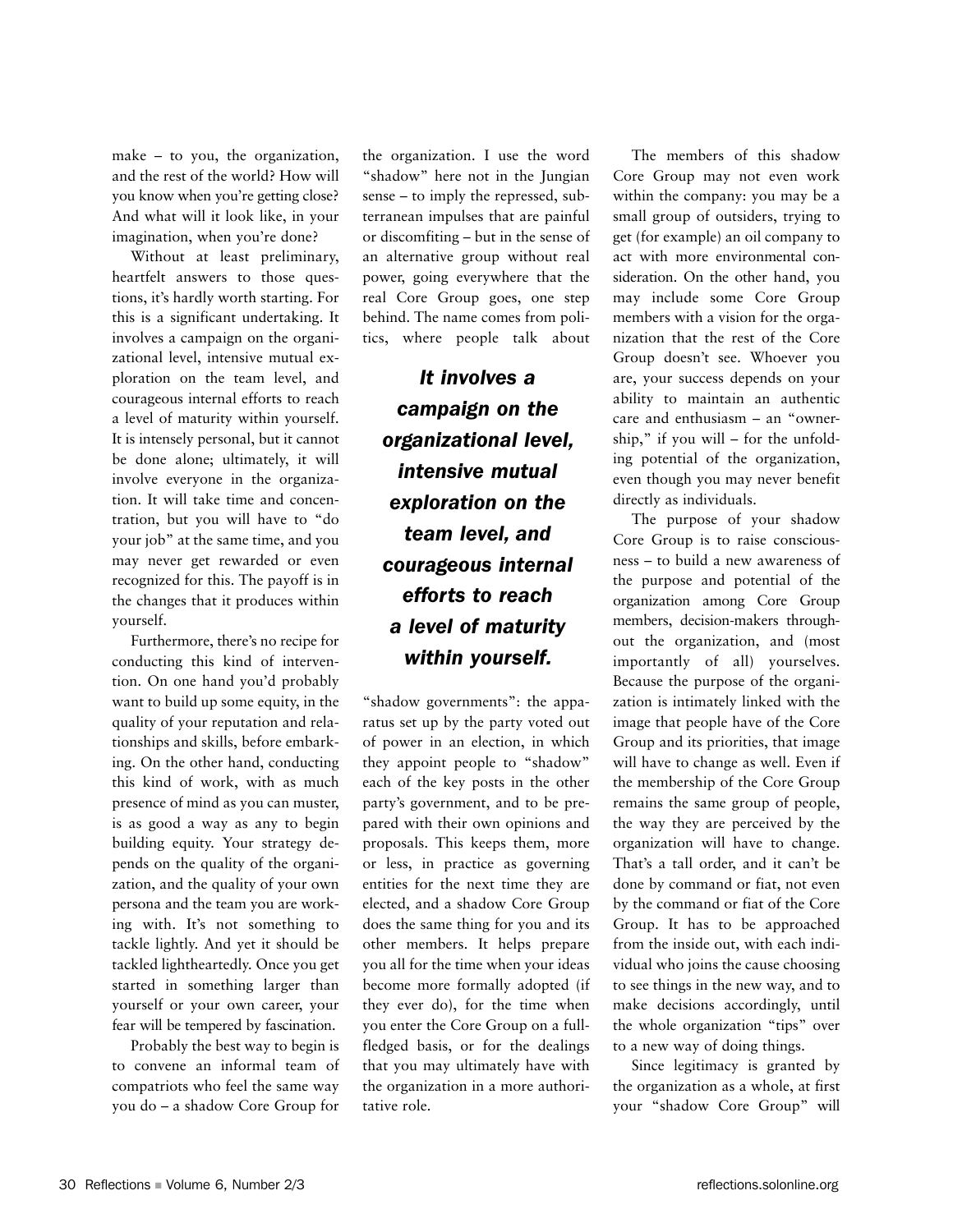only possess the legitimacy that other people grant them as individuals. If you and your fellow shadow Core Group members are not in the real Core Group, you may have very little legitimacy to start with in the eyes of the organization. You build that legitimacy by developing a consistent, credible story about the unfolding potential of the organization and what it is being called to do in the world at large; and then embodying the sorts of changes and awareness that would be needed by the organization as a whole.

I've seen shadow Core Groups as small as three people and as large as 100. People in the shadow Core Group meet, often informally, to talk about the measures they would take if they were leaders of the organization, and the ways in which they might intervene without provoking a backlash. They think about the issues of the moment, not in terms of their own bailiwick or part of the operation, but with an organizational leader's perspective of the whole system as important. They provide each other with the company, counterpoint, support, and encouragement that individuals cannot provide for themselves; indeed, the work of changing organizations should not be done by an individual, because it is too easy to lose perspective and to become vulnerable. Finally, the shadow Core Group brings its own sense of priorities and greatness – an awareness that the actual Core Group probably does not have. As individuals, you do not have to be in the Core Group yourselves, but you have to be willing to develop the same level of care and commitment for the organization as if you were in the Core Group.

If you start or join this kind of shadow Core Group, you will find (to your surprise, and possibly to your chagrin) that it takes on many of the characteristics of the organization's real Core Group. Your shadow Core Group is naturally empathetic because you, as its members, are paying attention to both the Core Group and the organization. If the real Core Group feuds, your shadow Core Group will find itself almost irresistibly tending toward fractiousness. If the real Core Group is lethargic and bureaucratic, then your shadow Core Group will seem like it can hardly get anything done. You can even "take the temperature" of the mood of the real organization by observing changes in your shadow Core Group – if there's a shift in openness or frustration, you can expect the same thing to happen accordingly in the larger world. This "microcosm effect" also works in the opposite direction. If you can heal some kind of breach or fracture in your shadow Core Group – for instance, a labor-management clash or an argument among regions – then, remarkably enough, you may observe that fracture healing a little bit in the organization at large.

At risk of oversimplifying the ineffably complex task of intervention, here are some ideas for what the shadow Core Group can do:

**•** *Move deliberately to widen the shadow Core Group to embrace and include real Core Group members.* "Conversations that don't include the Core Group are about change," says Peter Garrett of Dialogos. "Conversations that include the Core Group are change."

If you don't have Core Group members in your shadow Core Group, in other words, sooner or later you will need them – either as compatriots with you, or as supporters. Like everyone else, they can only join your cause through choice. If they see what you have discovered, in a form that they can recognize, then you won't have to recruit them; they will choose you.

Everything depends on the conversational stance you take: your willingness to maintain an open respect for all points of view and to consider the most fractious, difficult issues with patience and intense interest in the outcomes. Practice this kind of conversational stance enough (Isaacs and Garrett call it the practice of dialogue), and you don't need to convince or sway the Core Group, or anyone else. You merely draw them in, learn what they are looking for, and discover how their priorities intersect with the changes you perceive as worthwhile. This gives you a lot more influence and power over the situation than if you seek to argue them into submission. It turns out to be much easier to accomplish long-lasting change through trust (and being trustworthy) than through other types of intervention.

But it does take time. The most successful people I know who have changed organizations from within have been willing to devote their entire careers to the challenge. That doesn't mean you need to wait years for results. But it means that you follow the rhythm of equity, gradually building momentum until you cross first a threshold into confidence and then another threshold into sustained success.

**•** *Understand how the Core Group defines success and frame your project as a method or mile-*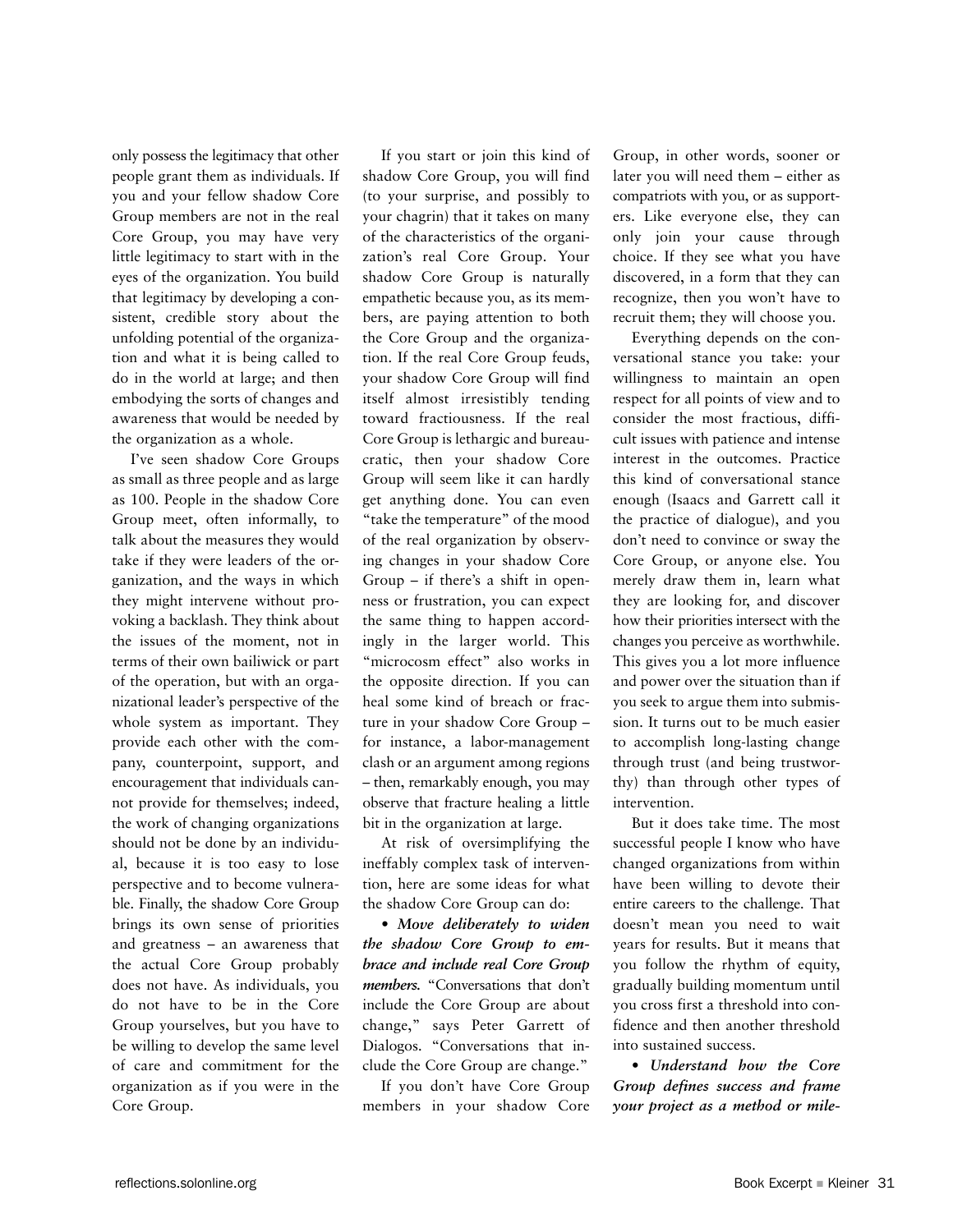*stone for accomplishing their success.* You might approach a Core Group member in a one-on-one intensive meeting. Give them a short introduction, tailored to their interests, of your idea and the value you think it would have – and then say, "We're trying this on a small scale. Before we begin, in your view, what would constitute success?"

And then listen. If you engage them well, three things will happen. First, you will learn some things from what they say. Second, they will have a chance to become intrigued, which means they'll talk about it to others, which amplifies your ideas, which means you may end up with allies you don't expect right now. And third, when the time comes to move another step, you won't be introducing it to them cold. They will already have thought about your success. It will, in part, belong to them. And because they are in the Core Group, that means it will belong to everyone.

**•** *Wait for the right moment before you ask for formal certification.* There is a time at which you need a budget approved, a check written, a contract signed or an agreement made in writing. Don't rush that moment. Do as much as you can before that moment, primarily to demonstrate your own capability.

For example, before asking for a budget, demonstrate what you can accomplish without one. You may be able to hold the same kind of initial program, for instance, in a self-supporting way. You will learn a lot more this way. Then when you get the budget, apply the same resourcefulness.

**•** *Learn how to hold high-quality conversations.* The practice of dialogue, for example, involves careful attention to the "space" in which the conversation takes place: the amount of time, the rhythm of interaction, the quality of acoustics and atmosphere, the thoughtfulness of the invitation, the presence you bring to it, the context you have set. Conversations that touch on Core Group issues need the kind of

*In moving down this path, you'll be creating your own unprecedented story. If you truly want to make a better world, it may be the most highly effective way to proceed.*

"space" that reduces tension and accentuates aspiration. People need to feel relaxed enough to recognize how much they trust others, and to become more trustworthy themselves. Most of all, they need to meet in the kind of space that makes them more aware of their visibility (the ways in which others perceive them), the stands they want to take, and the ends to which they want to make a commitment.

**•** *Get the whole system in the room.* The Core Group is probably larger than you think it is. And even if it isn't, have you consulted with the other key constituents? The Core Groups of critical subsystems? The symbolic people? All of these people have something to tell you that will be critically important – and if you overlook it, you will end up clashing with their worldviews later. Of course, before you get them all in *one* room, you'll probably need to approach each group separately – maybe more than once, until they're ready to meet together.

**•** *"Amplify positive deviance."* Some people like to "speak truth to power" by telling the Core Group what they've done wrong; and they're startled when the Core Group doesn't want to hear it. "Don't they want to learn?" Barbara Waugh, in her book *Soul of the Computer,*  describes a much more effective maneuver, which she calls "amplifying positive deviance." You find the people in the Core Group who "deviate from the norm" by doing the kinds of things you think are significant moves in the right direction. Then "shine the light on them, get articles about them published in the company newsletter, talk them up to everyone you meet, get them together for a conference, give them resources." And, oh yes, find something to appreciate in the individuals who are blocking you, and draw attention to *that.* 

**•** *Craft symbolic gestures of Core Group transition.* When Mary Scheetz was the principal of Orange Grove Middle School in Tucson, Arizona, she started deliberately breaking down the barriers of exclusiveness. "One very talented teacher had a problem getting to school on time. But he was very talented. So I asked him to lead a discussion on a part of the curriculum. It was a great discussion, but the 'Chosen Ones' – the conventional Core Group members on the faculty – were furious. 'How dare she put him in front of us? He doesn't even get to school on time.'" Nevertheless a year later, this indi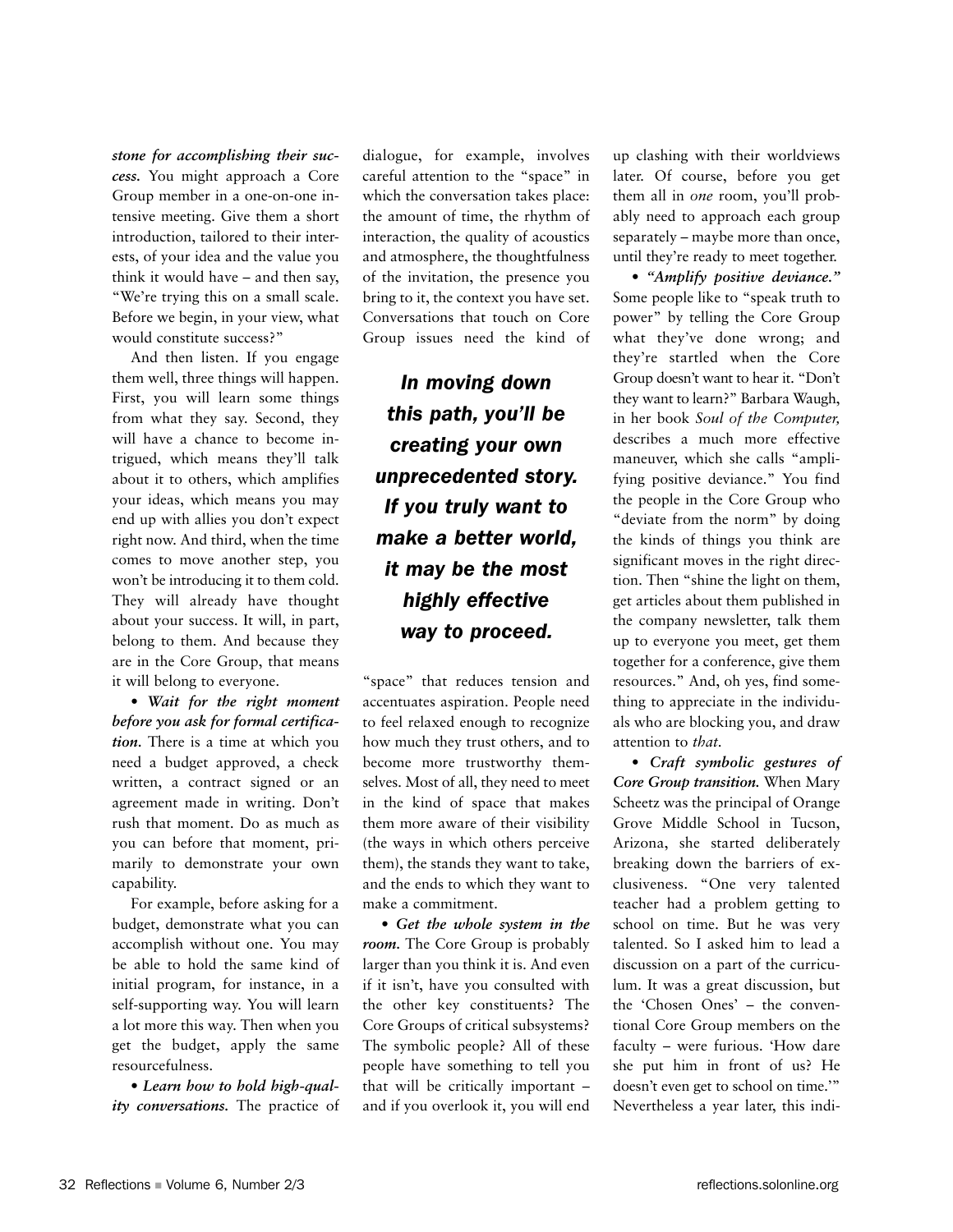vidual was himself a member of the Core Group, which was no longer dominated by the "Chosen Ones."

**•** *Articulate misperceptions:* Show people the difference between what the Core Group truly wants and needs and what they think it wants and needs. Or help Core Group members articulate this better.

**•** *Practice:* Learning to do all this takes time and skill. Don't expect to master it at once. Set up places where you can try to intervene without tremendous risk, either to your career or to the organization. After every new intervention, reflect – What worked? What didn't? What problems did I bring with me? And how might I do it differently next time?

While there is more to read on the subject – much more – the writers on this subject have only scratched the surface of what there is to write. In moving down this path, you'll be creating your own unprecedented story. It's not for everyone. But if you truly want to make a better world, it may be the most highly effective way to proceed. If you make a better Core Group, you may engender a better organization: and that, in the end, may be the only way, these days, to make a better world.

#### ABOUT THE AUTHOR

Art Kleiner is the editor in chief of *strategy+business*, the quarterly management magazine published by Booz Allen Hamilton. Educator, consultant, and long-time member of SoL, he is also the author of *The Age of Heretics* (1996, Doubleday), and coauthor of both the learning history library series published by Oxford University Press, and of the best-selling Fifth Discipline Fieldbook series. *Who Really Matters: The Core Group Theory of Power, Privilege and Success* was published by Doubleday in 2003.

*art@well.com*

Reprinted with permission of the author.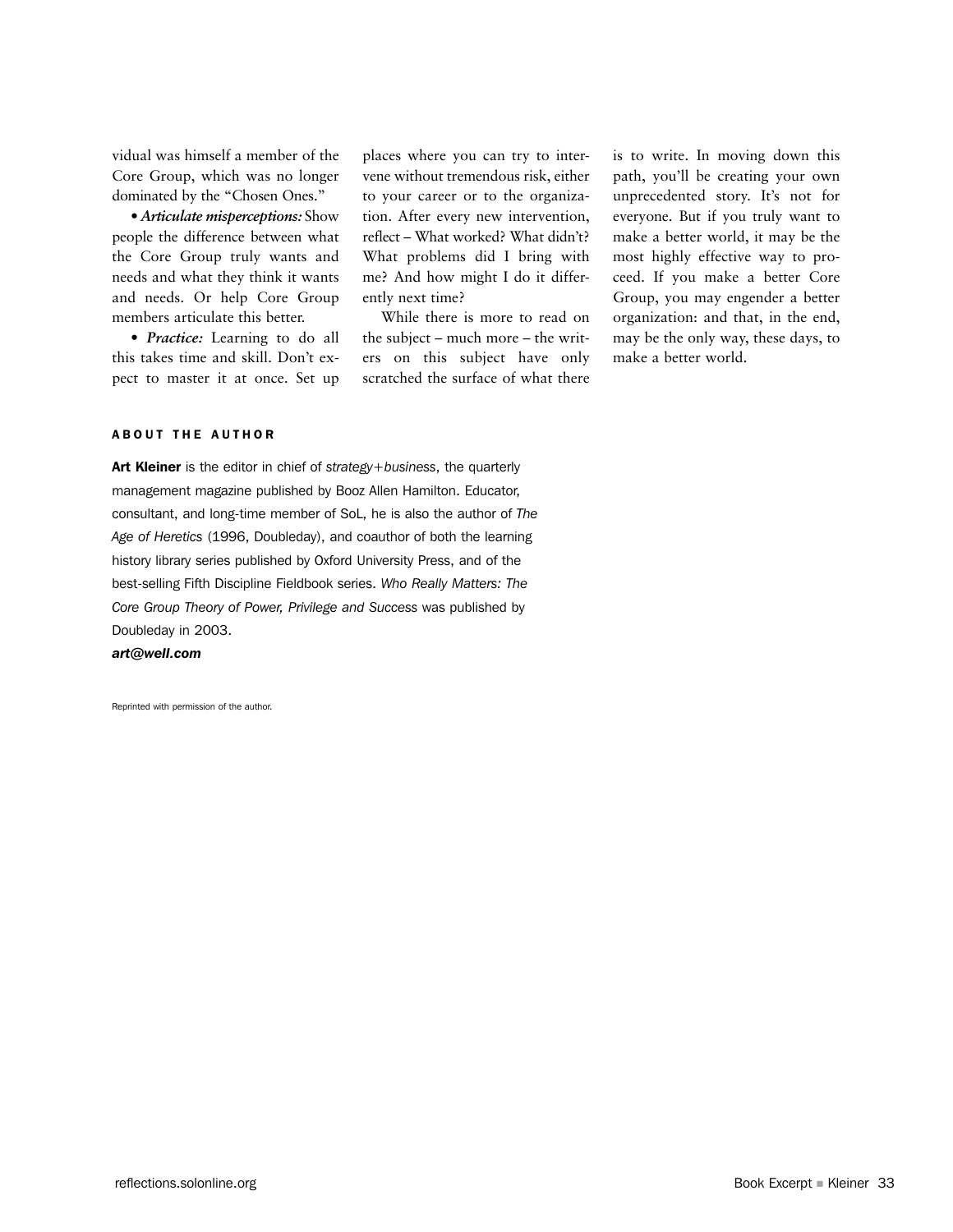## Recent and Relevant Work

Several books with important connections to our feature article recently crossed my desk. Two were recommended by SoL members, and two are new books, one of which was authored by a SoL member. In addition, two SoL research members have had articles published recently that are relevant and easily accessible to *Reflections* readers. I hope you will find my brief notes useful, and I encourage you to share your own recommendations and summaries with us.

— C. Sherry Immediato

*Six Degrees: The Science of a Connected Age* Duncan J. Watts

*Who Shall Survive?: Foundations of Sociometry, Group Psychotherapy, and Sociodrama* J. L. Moreno

*Field Notes on the Compassionate Life: A Search for the Soul of Kindness* Marc Ian Barasch

*The World Café: Shaping Our Futures Through Conversations That Matter*

Juanita Brown, with David Isaacs and the World Café Community

"Seven Transformations of Leadership" David Rooke and William R. Torbert

"The Roots of Sustainability" John R. Ehrenfeld

## *Six Degrees: The Science of a Connected Age* By Duncan J. Watts

W. W. Norton & Company, 2004 *Recommended by SoL member Marv Adams of Ford Motor Company*

Duncan Watts has produced a practical textbook for understanding the logic, functioning, and mystery of networks. The title is derived from the popular observation that everyone on the planet can be linked through six personal connections or fewer, and easily communicates the richness of that idea.

At a recent meeting with a number of SoL's corporate sponsors, participants began to explore the challenge of managing self-organizing systems. We all agreed that either too little or too much structure deadens the natural energy and initiative embedded in social systems. Learning to see the real patterns of connection that are operating in our organizations – from large multi-nationals to voluntary aggregations such as SoL – can help us develop structures that serve, rather than hinder, our purpose.

Students of systems thinking will not be surprised by some of the conclusions Watts draws, such as that cause and effect are often linked in strange, unexpected, and therefore unappreciated ways. But Watts makes a compelling case that we are in the midst of discovering a new science, and are well advised to learn more about the properties of different types of networks so that we can effectively participate and intervene in them. Anyone interested in complex systems and networked organizations will want to study Watts' carefully formulated, well-documented inquiry and follow the developing research in this

area. Annotated references, ranked by "degree of difficulty," direct the reader to related material and further exploration.

## *Who Shall Survive?: Foundations of Sociometry, Group Psychotherapy, and Sociodrama*

By J. L. Moreno Beacon House, 1978 *Recommended by SoL research member Dennis Sandow*

In this basic text on social analysis, networks are described as nodes connected by arcs. In social networks, "nodes" are people. The people are not connected by arcs, but through an ever-changing pattern of relationships. Social networks should not be analyzed, but mapped by a compassionate practitioner of reflection in social systems. Anyone interested in social networks should begin at the beginning and read Moreno.

## *Field Notes on the Compassionate Life: A Search for the Soul of Kindness*

By Marc Ian Barasch Rodale Books, 2005

Chilean biologist Humberto Maturana – mentioned in our feature article – suggests that the most powerful human relationships are those based on love, which he defines as recognizing and accepting others as "legitimate" participants in the social system we share. Well aware of the many ways we can be dismissive of others, I gravitated to Marc Barasch's intriguing "journal" when it showed up on my desk. It is meant to be used to record how we open our hearts and minds to those we don't know at all,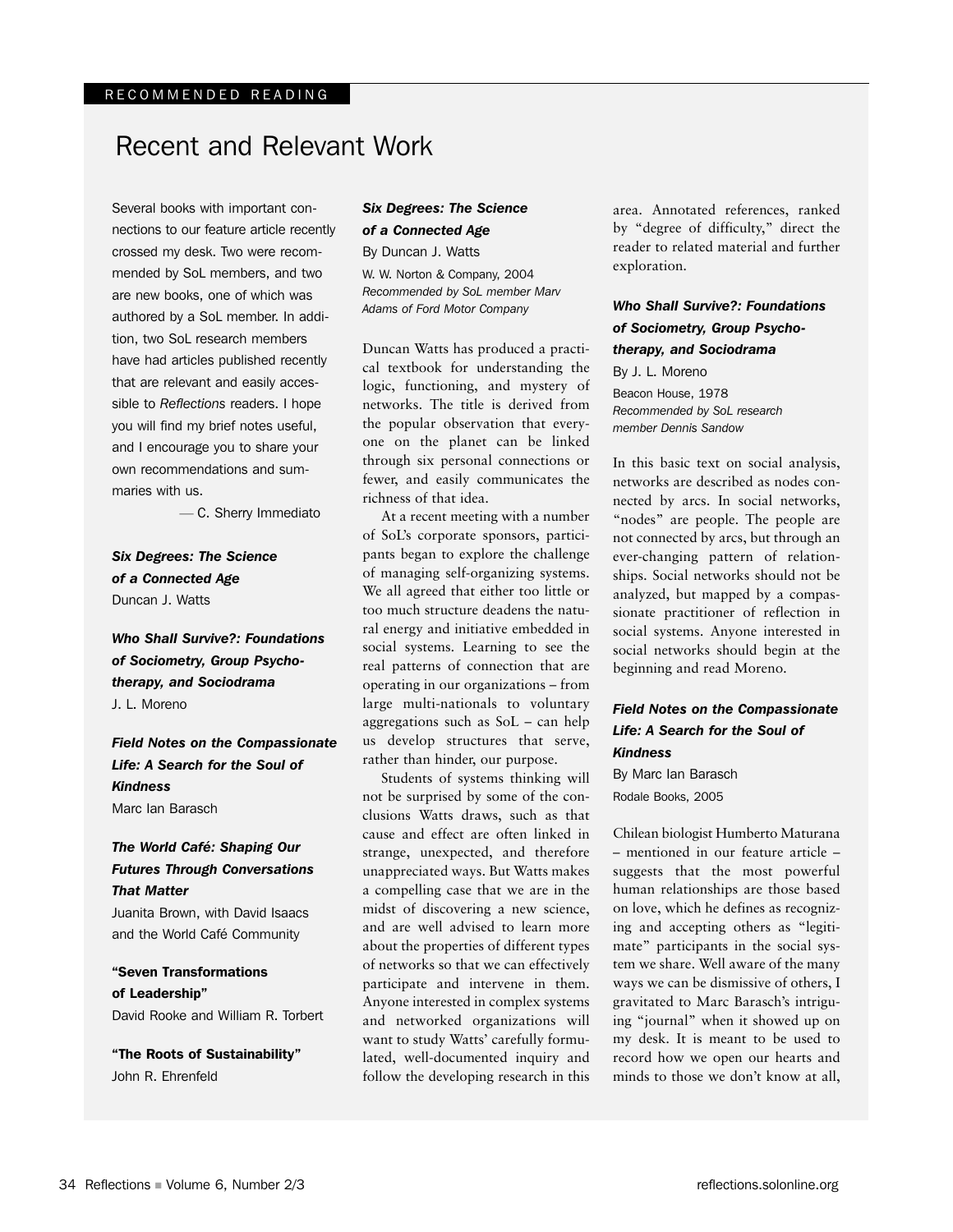or have reason to actively exclude.

Barasch set out to discover the science and facts of compassion. The record of his journey is both informative and transformative. He visits with live organ donors, perpetrators of crime and their victims, and survivors of terrorism and civil war – all of whom have experienced great gifts of generosity and forgiveness. In sharing his journey, I learned something about the physiology, psychology, and sociology of compassion that was intellectually interesting, restorative of my faith in others and myself, and surprisingly practical. It's a perfect book to read slowly, pausing between chapters to note thoughts and questions.

A special note to those who favor experiencing loving kindness in quiet contemplation in meditation halls and mountain tops: I found Barasch's story of participating in a Zeninspired "street retreat" – living with only the clothes on his back for a week in downtown Denver – a challenge to all of us to make a stronger connection between spiritual practice and compassionate action.

## *The World Café: Shaping Our Futures Through Conversations That Matter*

By Juanita Brown, with David Isaacs and the World Café Community Berrett-Koehler Publishers, 2005

We've all been with groups of people whose knowledge, experience, and enthusiasm are astounding when looked at as a whole. Yet often the people in these groups are left to fend for themselves, making connections and forming smaller groups completely randomly, not unlike the guests mingling at a typical wedding reception – or those

employed by our largest organizations.

The World Café makes one critical assumption that magically unleashes collective intelligence on a massive scale in as little as an hour and a half: each person in a group brings something uniquely valuable to the party. Like a puzzle, everyone's "piece" is necessary to form a complete picture. The World Café is a remarkable, efficient, and natural way for "the system to see (and hear) itself" – a critical capacity in our complex world. It has been an enormously helpful way for those in the SoL community to take advantage of our rare opportunities to meet face to face, work on important current issues, and build relationships that last for years. The World Café process is an important resource for initiating and reinforcing a variety of critical network connections.

SoL members Juanita Brown and David Isaacs have created a wonderful story and a great reference. The Foreword and Afterword by Margaret Wheatley and Peter Senge, respectively, articulate the World Café's unique contribution to the shaping of our future.

"Seven Transformations of Leadership" By David Rooke and William R. Torbert *Harvard Business Review*, Reprint R0504D, April 2005

Drawing from many years of research, SoL member Bill Torbert has published a compelling summary of the connection between personal maturity and effective leadership. While the conclusion may not be surprising, the clear distinctions drawn between seven stages of "action logic" allow

mentors to better support the development of the next generation of leaders. In addition, Torbert's model gives individuals another way to assess their patterns of perception and response to threats to their safety or power. This awareness can allow them to interrupt habitual responses, develop new capacities, and dramatically increase the repertoires of the organizations of which they are a part.

## "The Roots of Sustainability"

By John R. Ehrenfeld

*Sloan Management Review*, Reprint 46207, Winter 2005, Vol. 46, No. 2, pp. 23–25

We are delighted that SoL member John Ehrenfeld has published an abbreviated version of the case he advanced in "Searching for Sustainability: No Quick Fix" (*Reflections,* Vol. 5, No. 8). John continues to develop his perspective on the differences between reducing unsustainability (a quick fix) and increasing sustainability by addressing the root of the situation.